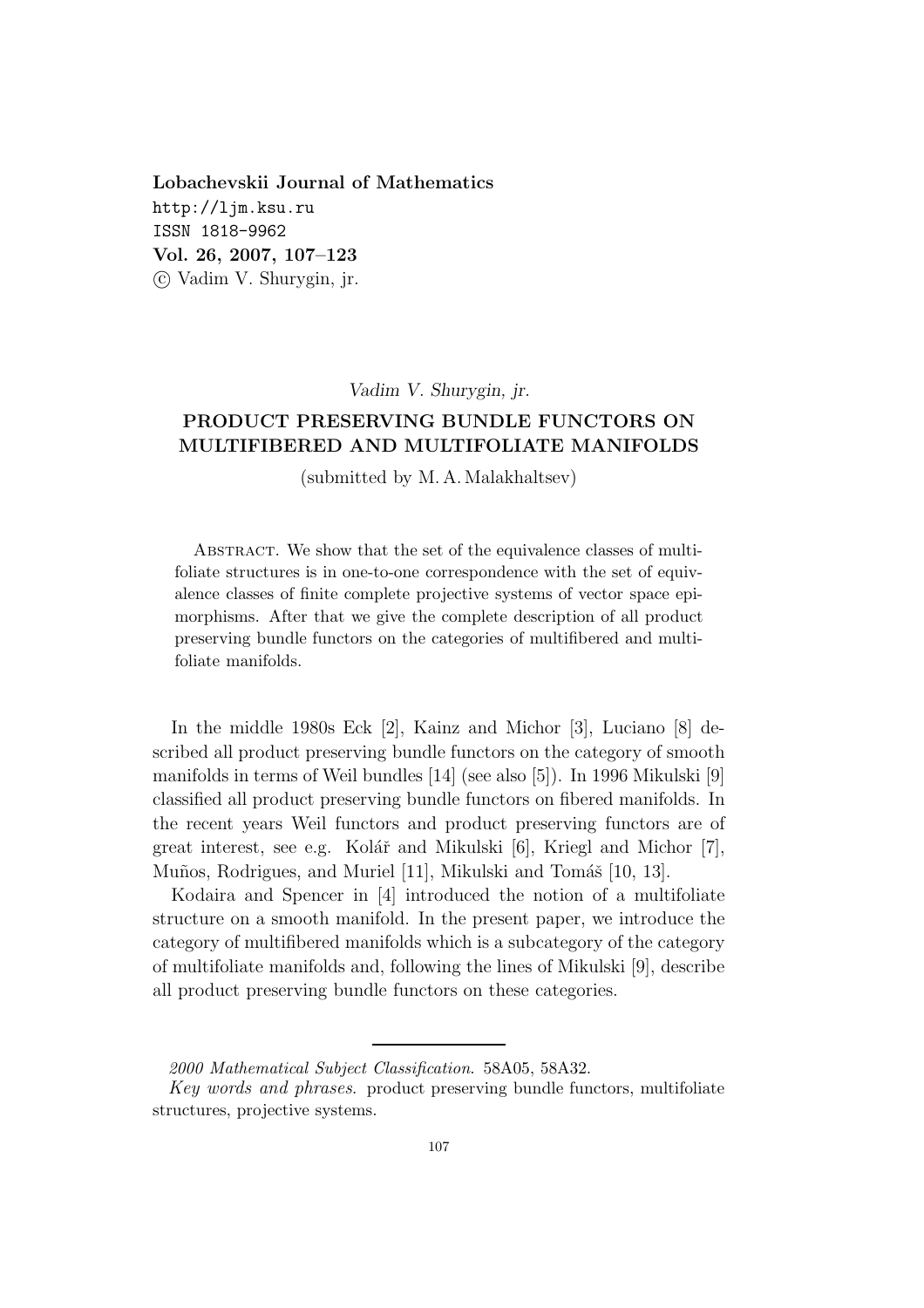We denote the category of smooth manifolds by  $\mathcal{M}f$  and that of fibered manifolds by  $\mathcal{F}M$  [5]. All manifolds and maps between manifolds under consideration are assumed to be of class  $C^{\infty}$ .

### 1. Projective systems of vector spaces

Let  $(\Lambda = {\alpha, \beta, \ldots}, {\leq})$  be a partially ordered set. A projective system (an inverse system) over  $\Lambda$  [1] is a collection  $(S_{\alpha}, \zeta_{\alpha}^{\beta}, \Lambda)$  consisting of sets  $S_{\alpha}$ ,  $\alpha \in \Lambda$ , and maps  $\zeta_{\alpha}^{\beta}: S_{\beta} \to S_{\alpha}$ ,  $\alpha \leq \beta$ , called projections, such that  $\zeta_{\alpha}^{\alpha} = \text{id}_{S_{\alpha}}$  for all  $\alpha \in \Lambda$  and  $\zeta_{\alpha}^{\beta} \circ \zeta_{\beta}^{\gamma} = \zeta_{\alpha}^{\gamma}$  when  $\alpha \leq \beta \leq \gamma$ . The projective limit of a projective system  $(S_{\alpha}, \zeta_{\alpha}^{\beta}, \Lambda)$  is the subset

$$
S = \lim_{\leftarrow} S_{\alpha} \subset \prod_{\alpha \in \Lambda} S_{\alpha}
$$

consisting of all elements  $x = (x_{\alpha})$  such that  $\zeta_{\alpha}^{\beta}(x_{\beta}) = x_{\alpha}$ . If the set S is not empty, then by  $\zeta_{\beta}: S \to S_{\beta}$  we denote the map which sends  $x = (x_{\alpha})$ into  $x_\beta$ . These maps are called *canonical projections*.

It will be convenient to denote projective systems under consideration as follows:  $\zeta = (S_{\alpha}, \zeta_{\alpha}^{\beta}, \Lambda, S).$ 

In this section, we will consider projective systems of vector spaces  $\xi = (L_{\alpha}, \xi_{\alpha}^{\beta}, \Lambda, L)$  satisfying the following conditions:

- i)  $L_{\alpha}$ ,  $\alpha \in \Lambda$ , and L are finite-dimensional vector spaces over  $\mathbb{R}$ ;
- ii) all the maps  $\xi_{\alpha}^{\beta}$  and  $\xi_{\alpha}$  are linear epimorphisms.

By an isomorphism between two projective systems  $\xi = (L_{\alpha}, \xi_{\alpha}^{\beta}, \Lambda, L)$ and  $\xi' = (L'_{\alpha'}, \xi_{\alpha'}^{\beta'}, \Lambda', L')$  we mean a collection  $(\omega, {\{\psi_{\alpha}\}}_{\alpha \in \Lambda})$  consisting of an isomorphism  $\omega : \Lambda \to \Lambda'$  of partially ordered sets and linear isomorphisms  $\psi_{\alpha} : L_{\alpha} \to L'_{\alpha}$  $\int_{\omega(\alpha)}^{\prime}$  such that  $\xi_{\omega(\alpha)}^{\omega(\beta)}$  $\frac{\omega(\beta)}{\omega(\alpha)}$  ο  $\psi_{\beta} = \psi_{\alpha}$  ο ξ $_{\alpha}^{\beta}$  for  $\alpha \leq \beta$ . An isomorphism  $(\omega, \tilde{\psi}_{\alpha}]_{\alpha \in \Lambda}$  gives rise to the isomorphism  $\psi := \lim_{\leftarrow} \psi_{\alpha} : L \to L'$  defined by  $\psi((x_{\alpha})) = (\psi_{\alpha}(x_{\alpha}))$ . The map  $\psi$  is the unique isomorphism between L and L' such that  $\xi_{\omega(\alpha)} \circ \psi = \psi_{\alpha} \circ \xi_{\alpha}$ . Projective systems  $\xi = (L_{\alpha}, \xi_{\alpha}^{\beta}, \Lambda, L)$  and  $\xi' = (L'_{\alpha'}, \xi_{\alpha'}^{\beta'}, \Lambda', L')$  are said to be isomorphic if there exists an isomorphism between them.

An isomorphism from  $\xi$  to itself of the form  $(id, {f_\alpha}_{\alpha\in\Lambda})$  is said to be an automorphism of  $\xi$ . Denote by  $GL(\xi)$  the group of all linear automorphisms of L of the form  $f = \lim_{\longleftarrow} f_\alpha$  where  $(id, \{f_\alpha\})$  is an automorphism of  $\xi$ .

**Definition.** A vector subspace  $K \subset L$  is said to be *invariant* if every  $f \in GL(\xi)$  maps K into itself.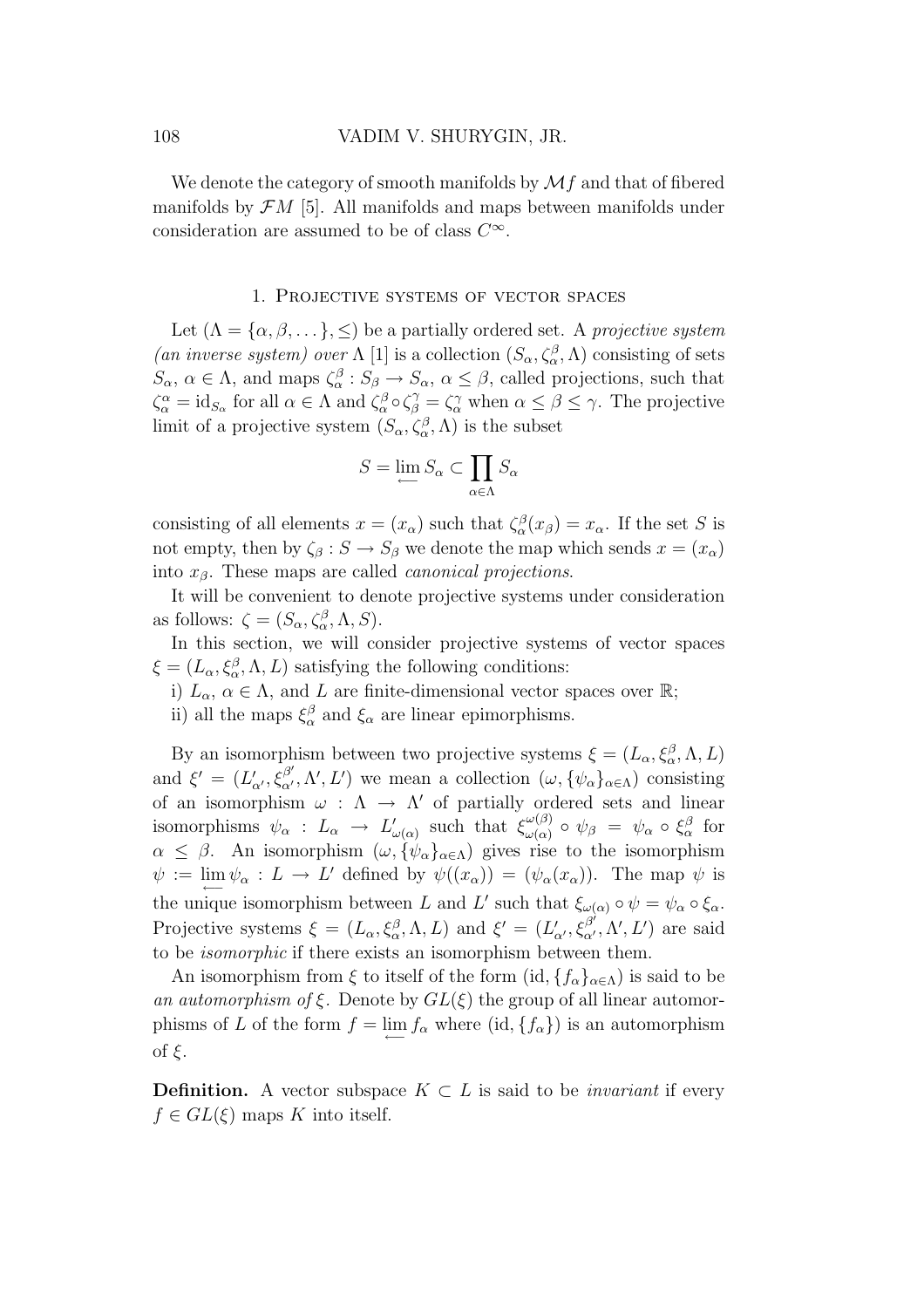One can easily see that the sum and the intersection of two invariant subspaces are invariant subspaces. For any  $\alpha \in \Lambda$ , the subspace  $K_{\alpha} :=$ ker  $\xi_{\alpha} \subset L$  is invariant and  $L_{\alpha} \cong L/K_{\alpha}$ . In what follows we will identify  $L_{\alpha}$  and  $L/K_{\alpha}$ .

**Definition.** A projective system  $\xi = (L_{\alpha}, \xi_{\alpha}^{\beta}, \Lambda, L)$  is said to be *complete* if any finite-codimensional invariant subspace of L is of the form ker  $\xi_{\alpha}$ for some  $\alpha \in \Lambda$ .

Let  $\xi = (L_{\alpha}, \xi_{\alpha}^{\beta}, \Lambda, L)$  be a projective system (not necessarily complete). Consider the set  ${K_a}_{a \in \tilde{\Lambda}}$  of all finite-codimensional invariant subspaces  $K_a$  of L. For any two invariant subspaces  $K_a$ ,  $K_b$  such that  $K_a \supset K_b$ , denote by  $\xi_a^b : L_b = L/K_b \to L_a = L/K_a$  the canonical epimorphism. Let us endow  $\tilde{\Lambda}$  with the partial order defined as follows:  $a \leq b$  if and only if  $K_a \supseteq K_b$ . One can easily see that the collection  $\widehat{\xi} = (L_a, \xi_a^b, \Lambda, L = \lim_{\longleftarrow} L_a)$  is a complete projective system. We call it the completion of ξ. Obviously,  $\tilde{\xi}$  is complete. Since, for any  $\alpha \in \Lambda$ , the subspace  $K_{\alpha} = \ker \xi_{\alpha}$  is invariant, one can consider  $\Lambda$  as a subset of  $\widetilde{\Lambda}$ .

**Definition.** A projective system  $\xi = (L_{\alpha}, \xi_{\alpha}^{\beta}, \Lambda, L)$  is called *finite* if  $\Lambda$  is finite.

Obviously, when  $\xi$  is finite, its limit L is a finite-dimensional vector space.

**Proposition 1.1.** If  $\xi = (L_{\alpha}, \xi_{\alpha}^{\beta}, \Lambda, L)$  is a finite complete projective system then

- (1)  $\Lambda$  contains the greatest element  $\varepsilon$ ;
- (2) L is isomorphic to  $L_{\varepsilon}$ .

Proof. Indeed, the zero subspace is invariant and of finite codimension.

Definition. Two projective systems

$$
\xi=(L_\alpha,\xi_\alpha^\beta,\Lambda,L)\text{ and }\xi'=(L'_\alpha,\xi_{\alpha'}^{\beta'},\Lambda',L')
$$

are said to be *equivalent* if there exists an isomorphism  $\varphi: L \to L'$  such that  $\varphi \circ f \circ \varphi^{-1} \in GL(\xi')$  for any  $f \in GL(\xi)$  and

$$
\Phi: f \in GL(\xi) \mapsto \varphi \circ f \circ \varphi^{-1} \in GL(\xi')
$$

is a group isomorphism.

One can easily see that isomorphic projective systems are equivalent.

**Proposition 1.2.** Let  $\xi = (L_{\alpha}, \xi_{\alpha}^{\beta}, \Lambda, L)$  be a projective system and  $\widehat{\xi} = (L_a, \xi_a^b, \Lambda, L)$  its completion. Then  $\xi$  and  $\xi$  are equivalent.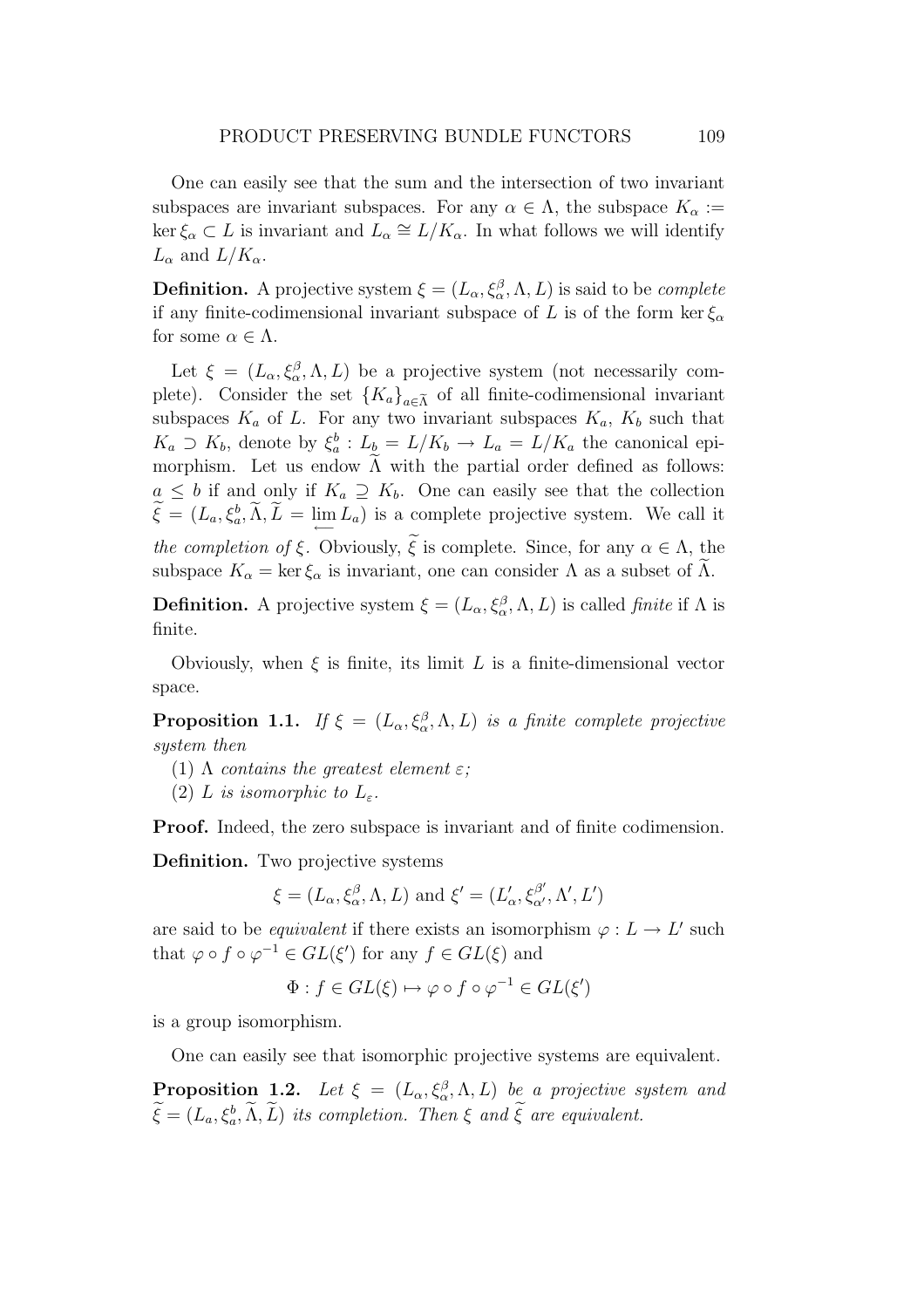Proof. In fact, the maps

$$
\varphi = (\varphi_{\alpha}) : \widetilde{L} \to L, \qquad \varphi_{\alpha} : \widetilde{L} \ni x = (x_{a})_{a \in \widetilde{\Lambda}} \mapsto x_{\alpha} \in L_{\alpha}
$$

and

$$
\psi = (\psi_a) : L \to \tilde{L}, \qquad \psi_a : L \ni x \mapsto x + K_a \in L_a = L/K_a
$$

are mutually inverse isomorphisms which induce an isomorphism of the groups  $GL(\xi)$  and  $GL(\xi)$ .  $\square$ 

The proof of the following proposition is immediate.

**Proposition 1.3.** If complete projective systems  $\xi = (L_{\alpha}, \xi_{\alpha}^{\beta}, \Lambda, L)$  and  $\xi' = (L'_c)$  $\mathcal{L}_{\alpha}, \mathcal{E}_{\alpha'}^{\beta'} , \Lambda', L'$  are equivalent, then  $\xi$  is isomorphic to  $\xi'.$ 

**Definition.** Let  $\xi = (L_{\alpha}, \xi_{\alpha}^{\beta}, \Lambda, L)$  be a projective system. A local diffeomorphism  $\varphi : U \subset L \to V \subset L$  between two open subsets of L is called a  $\xi$ -diffeomorphism if for any  $x \in U$  there exist an open subset  $W(x) \subset U$  and a system of diffeomorphisms  $\{\varphi_{\alpha} : \xi_{\alpha}(W) \to$  $\xi_{\alpha}(\varphi(W))\}_{\alpha\in\Lambda}$  such that  $\varphi_{\alpha}\circ\xi_{\alpha}=\xi_{\alpha}\circ\varphi$  for any  $\alpha\in\Lambda$ .

Denote the pseudogroup of all  $\xi$ -diffeomorphisms by  $\Gamma(\xi)$ . The tangent map  $d\varphi_x$  of any  $\xi$ -diffeomorphism  $\varphi: U \to V$  at every point  $x \in U$  can be viewed as an element of  $GL(\xi)$ .

**Definition.** A  $\xi$ -structure on an *n*-dimensional smooth manifold (*n* =  $\dim L$ ) is a maximal atlas compatible with the pseudogroup  $\Gamma(\xi)$ . A smooth manifold endowed with a  $\xi$ -structure is called a  $\xi$ -manifold.

**Definition.** Let  $\xi = (L_{\alpha}, \xi_{\alpha}^{\beta}, \Lambda, L)$  and  $\xi' = (L'_{\alpha})^{\beta}$  $\zeta_\alpha, \xi'^\beta_{\alpha}, \Lambda, L'$ ) be two projective systems over the same partially ordered set  $\Lambda$ . A smooth map  $g: U \subset L \to V \subset L'$  is called a  $\Lambda$ -smooth map if for any  $x \in U$ there exist an open subset  $W(x) \subset U$  and a system of smooth maps  ${g_{\alpha} : \xi_{\alpha}(W) \to \xi'_{\alpha}}$  $\mathcal{L}_{\alpha}(g(W))\}_{\alpha \in \Lambda}$  such that  $g_{\alpha} \circ \xi_{\alpha} = \xi'_{\alpha}$  $a'_{\alpha} \circ g$  for any  $\alpha \in \Lambda$ .

**Definition.** Let M be a  $\xi$ -manifold and M' a  $\xi'$ -manifold. A smooth map  $f: M \to M'$  between a  $\xi$ -manifold M and a  $\xi'$ -manifold M' is called a  $\Lambda$ -smooth map if it is  $\Lambda$ -smooth in terms of the atlases defining  $\xi$ - and ξ ′ -structures on these manifolds.

For a fixed finite partially ordered set  $\Lambda$ , all  $\xi$ -manifolds for all projective systems  $\xi$  over  $\Lambda$  together with  $\Lambda$ -smooth maps as morphisms form a subcategory  $\mathcal{M}f_{\text{proj}}(\Lambda)$  of the category  $\mathcal{M}f$ .

**Proposition 1.4.** The category  $\mathcal{M}$  $f_{\text{proj}}(\Lambda)$  admits products.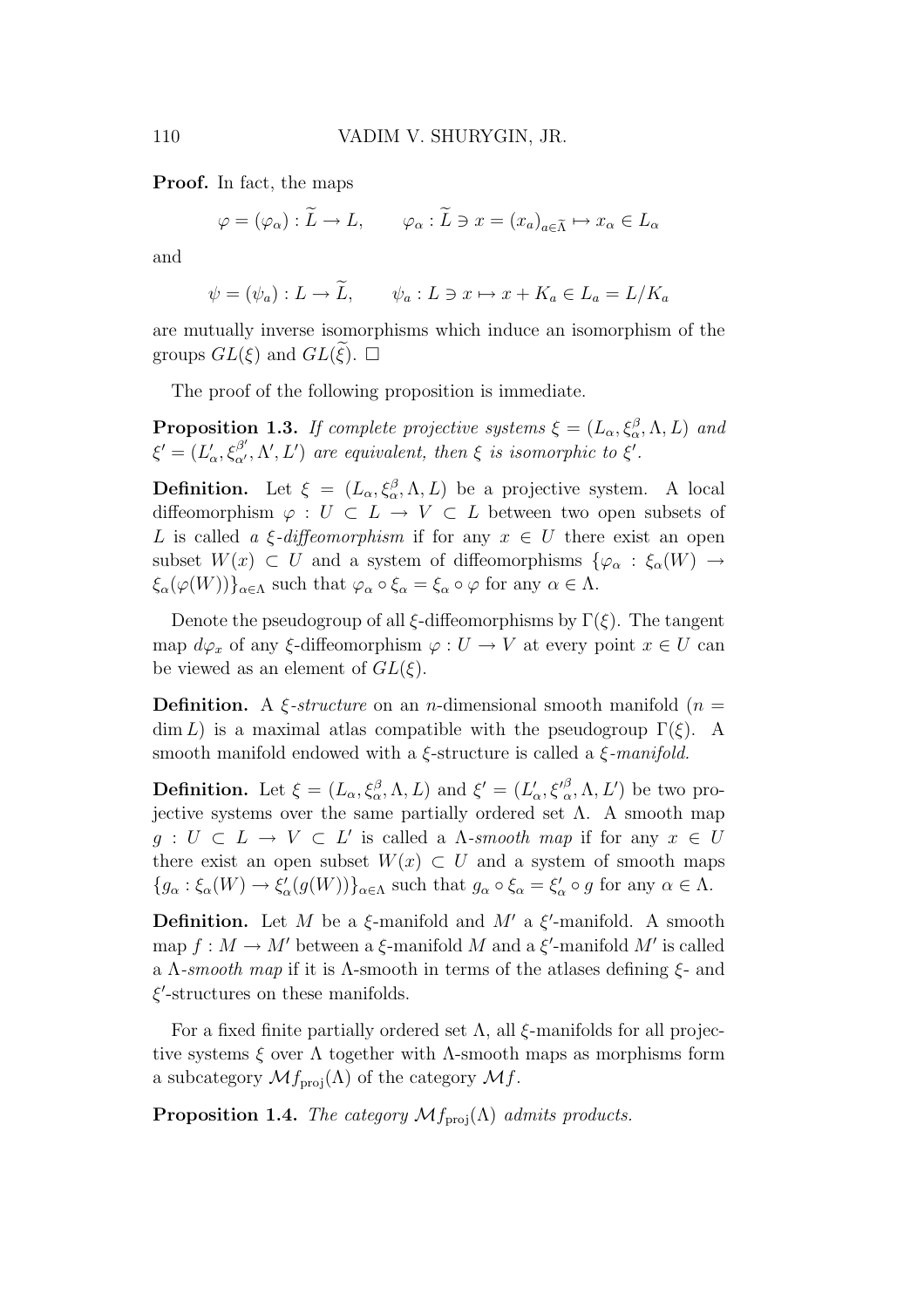**Proof.** Let M be a  $\xi$ -manifold and M' a  $\xi'$ -manifold, where

$$
\xi = (L_{\alpha}, \xi_{\alpha}^{\beta}, \Lambda, L)
$$
 and  $\xi' = (L'_{\alpha}, \xi'_{\alpha}^{\beta}, \Lambda, L').$ 

Then  $M \times M'$  is a  $(\xi \times \xi')$ -manifold, where  $\xi \times \xi'$  denotes the projective system  $(L_{\alpha} \times L'_{\alpha})$  $\zeta'_\alpha, \xi^\beta_\alpha \times {\xi'}^\beta_\alpha$  $_{\alpha}^{\beta}, \Lambda, L \times L'$ ).  $\square$ 

### 2. Multifoliate manifolds

Multifoliate structures on smooth manifolds were introduced by K. Kodaira and D.C. Spencer [4] as follows.

**Definition.** A pair  $(\Lambda, p)$  consisting of a finite partially ordered set  $\Lambda$ and a surjective map

$$
p: \{1, \ldots, n\} \ni i \mapsto p(i) \in \Lambda
$$

is called a multifoliate structure on the set  $\{1, \ldots, n\}$ .

Denote by  $GL(\Lambda, p)$  the group of all linear isomorphisms

$$
f: \mathbb{R}^n \ni (x^i) \mapsto (f^i_j x^j) \in \mathbb{R}^n
$$

satisfying the condition

$$
f_j^i = 0 \quad \text{if} \quad p(i) \not\geq p(j),
$$

and by  $\Gamma(\Lambda, p)$  the pseudogroup of all local diffeomorphisms  $g : U \subset$  $\mathbb{R}^n \to V \subset \mathbb{R}^n$  such that  $dg_x \in GL(\Lambda, p)$  for all  $x \in U$ .

**Definition.** A  $(\Lambda, p)$ -multifoliate structure on an n-dimensional smooth manifold is a maximal atlas compatible with the pseudogroup  $\Gamma(\Lambda, p)$ . We call the local coordinates determined by a chart of this atlas *adapted coordinates.* A smooth manifold endowed with a  $(\Lambda, p)$ -multifoliate structure is called a  $(\Lambda, p)$ -multifoliate manifold.

**Definition.** Let M be a  $(\Lambda, p)$ -multifoliate manifold and N be a  $(\Lambda, p')$ multifoliate manifold. A  $\Lambda$ -multifoliate map  $f : M \to N$  is a smooth map, satisfying the condition

$$
\frac{\partial f^a}{\partial x^i} = 0 \quad \text{if} \quad p'(a) \not\ge p(i)
$$

in adapted coordinates. Clearly, this definition does not depend on the choice of a local coordinate system.

For a fixed finite partially ordered set  $\Lambda$ , all  $(\Lambda, p)$ -multifoliate manifolds for all surjective maps  $p : \{1, \ldots, n\} \rightarrow \Lambda$  and for all natural numbers  $n \geq \text{card } \Lambda$  together with  $\Lambda$ -multifoliate maps as morphisms form a subcategory  $\mathcal{M}_{\Lambda}$  of the category  $\mathcal{M}_{\Lambda}$ . We call it the category of multifoliate manifolds over  $\Lambda$ .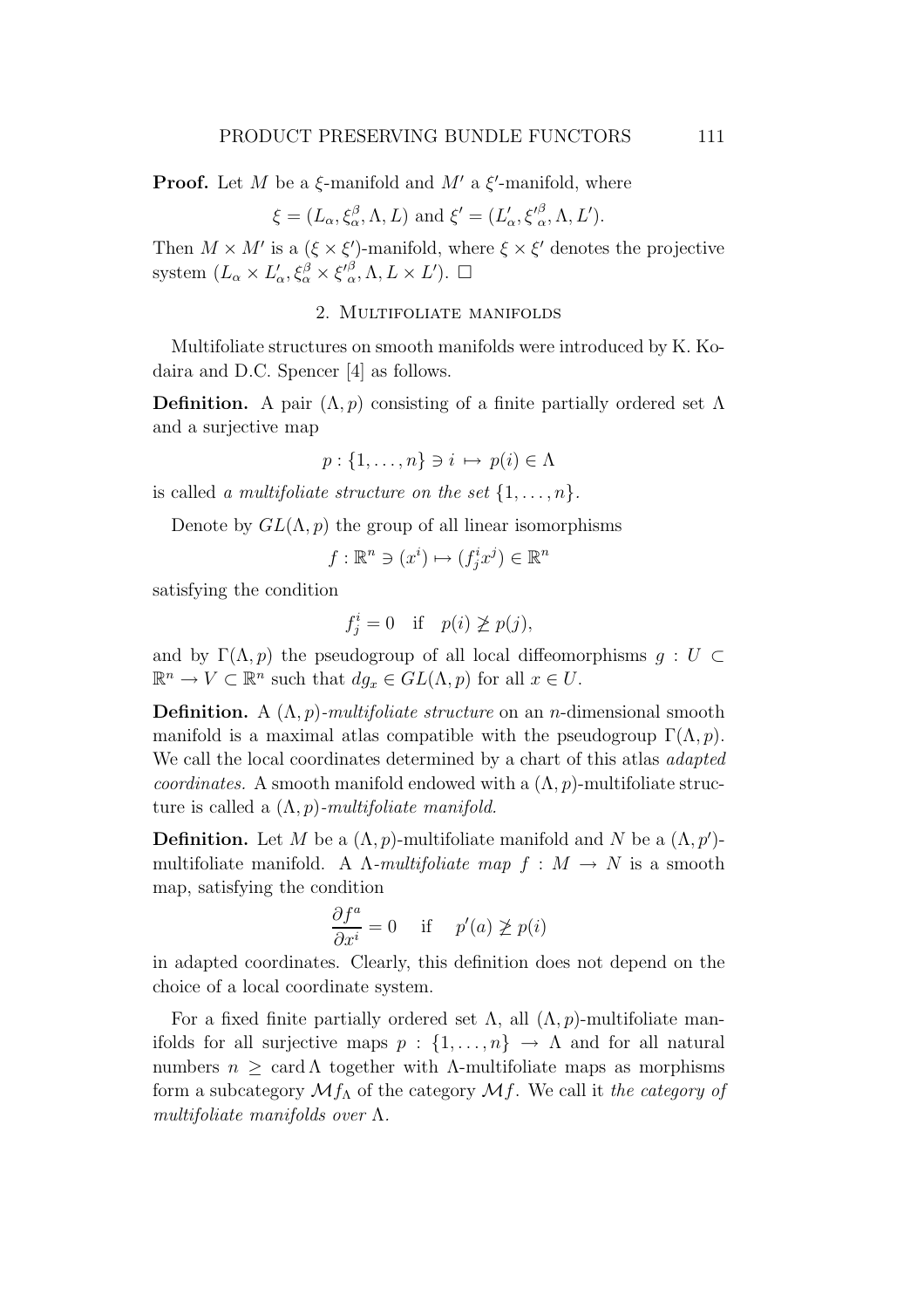**Proposition 2.1.** The category  $\mathcal{M}_{f\Lambda}$  admits products.

**Proof.** If  $M_a$  is a  $(\Lambda, p_a)$ -multifoliate manifold,  $p_a: \{1, \ldots, n_a\} \to \Lambda$ ,  $a = 1, 2$ , then the product  $M_1 \times M_2$  is a  $(\Lambda, p)$ -multifoliate manifold, where  $p: \{1, \ldots, n_1 + n_2\} \to \Lambda$  is defined by

$$
p(i) = \begin{cases} p_1(i), & i \leq n_1; \\ p_2(i - n_1), & i > n_1. \end{cases}
$$

**Definition.** We say that two multifoliate structures  $(\Lambda, p)$  and  $(\Lambda', p')$ on the same set  $\{1, \ldots, n\}$  are *equivalent* if there exists a linear automorphism  $\varphi : \mathbb{R}^n \to \mathbb{R}^n$  such that  $\varphi \circ f \circ \varphi^{-1} \in GL(\Lambda', p')$  for any  $f \in GL(\Lambda, p)$  and

$$
\Phi: f \in GL(\Lambda, p) \mapsto \varphi \circ f \circ \varphi^{-1} \in GL(\Lambda', p')
$$

is a group isomorphism.

Clearly, if  $(\Lambda, p)$  is a multifoliate structure on  $\{1, \ldots, n\}$ , then, for each permutation  $\sigma$  on  $\{1, \ldots, n\}$ , the multifoliate structure  $(\Lambda, p \circ \sigma)$  is equivalent to  $(\Lambda, p)$ .

For a multifoliate structure  $(\Lambda, p)$  on  $\{1, \ldots, n\}$ , define the sets  $H_{\alpha} =$  $i | p(i) \leq \alpha$ ,  $\alpha \in \Lambda$ , and let  $k(\alpha) = \text{card } H_{\alpha}$ . The vector spaces

 $L_{\alpha} = \{(x^{i_1}, \ldots, x^{i_{k(\alpha)}}) \mid x^{i_s} \in \mathbb{R}, i_s \in H_{\alpha}, s = 1, \ldots, k(\alpha)\}\$ 

and the natural epimorphisms  $pr_{\alpha}^{\beta}: L_{\beta} \to L_{\alpha}, \alpha \leq \beta$ , form a projective system whose limit can be naturally identified with  $\mathbb{R}^n$ . Denote this system and its completion, respectively, by  $\xi(\Lambda, p)$  and  $\xi(\Lambda, p)$ .

**Theorem 2.1.** [12] The correspondence  $(\Lambda, p) \mapsto \tilde{\xi}(\Lambda, p)$  induces a bi*iection between the equivalence classes of multifoliate structures*  $(\Lambda, p)$ and the equivalence classes of finite complete projective systems of vector space epimorphisms.

**Proof.** We give here a sketch of the proof and refer for details to [12].

Show first that the correspondence  $(\Lambda, p) \mapsto \xi(\Lambda, p)$  induces a map from the set of equivalence classes of multifoliate structures to the set of equivalence classes of finite complete projective systems of vector space epimorphisms. By Propositions 1.2 and 1.3, it suffices to show that the groups  $GL(\Lambda, p)$  and  $GL(\xi(\Lambda, p))$  are isomorphic. In fact, there is a natural isomorphism  $GL(\Lambda, p) \to GL(\xi(\Lambda, p))$  which assigns to  $g \in GL(\Lambda, p)$  a collection of maps  $\{g_{\alpha}: L_{\alpha} \to L_{\alpha}\}\$ defined as follows:  $g_{\alpha}(y_{\alpha}) = \text{pr}_{\alpha}(g(y))$ where  $y \in \mathbb{R}^n$  is such that  $pr_\alpha(y) = y_\alpha$ .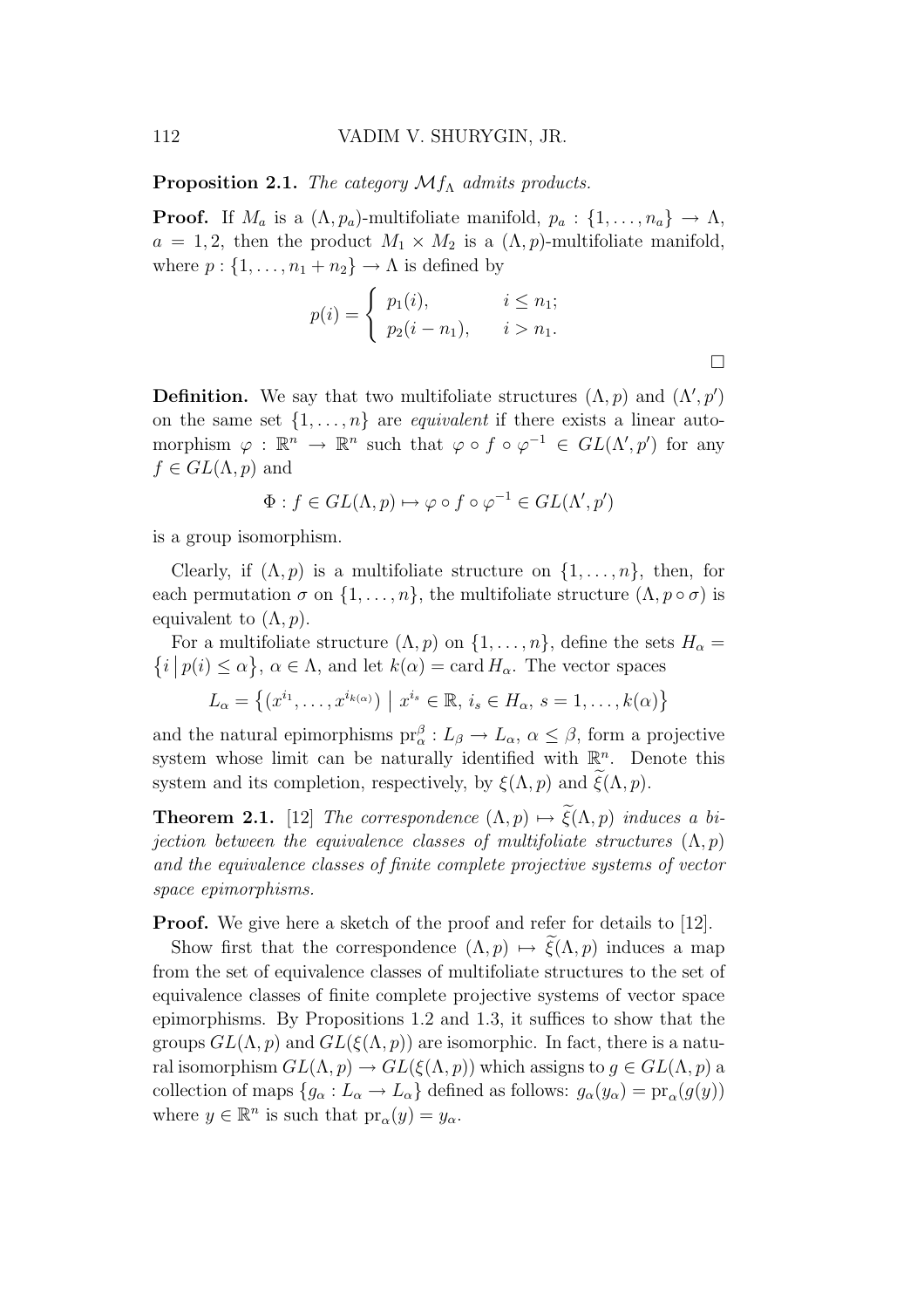To prove that the correspondence indicated in the theorem is one-toone, we need to pass to the dual inductive system [1].

Let  $\xi = (L_{\alpha}, \xi_{\alpha}^{\beta}, \Lambda, L)$  be a finite complete projective system and let  $\varepsilon \in \Lambda$  be the greatest element. The dual spaces  $L^*_{\alpha}$  $\alpha^*$  together with the dual maps  $(\xi_{\alpha}^{\beta})^*$  form an inductive system  $\xi^* = (L_{\alpha}^*$  $\chi^*_{\alpha}$ ,  $(\xi_{\alpha}^{\beta})^*$ ,  $\Lambda$ ). The existence of the greatest element implies that the inductive limit of  $\xi^*$  exists and can be identified with the dual space  $L^*$ . Under this identification the dual maps  $\xi^*_{\alpha}$  $\chi^*_{\alpha}: L^*_{\alpha} \to L^*$  are the canonical maps of  $\xi^*$ . Obviously, all the maps  $(\xi_{\alpha}^{\beta})^*$  and  $\xi_{\alpha}^*$  $_{\alpha}^{*}$  are monomorhisms. We will call the inductive system  $\xi^* = (L^*_\alpha$  $_{\alpha}^{\ast},(\xi_{\alpha}^{\beta})^{\ast},\Lambda,L^{\ast})$  the *dual of*  $\xi$ .

For any  $f \in GL(\xi)$  and for each  $\alpha \in \Lambda$ , we have  $\xi_{\alpha}^* \circ f_{\alpha}^* = f^* \circ \xi_{\alpha}^*$ \*<br>α'

Denote by  $GL(\xi^*)$  the group of all linear automorphisms  $h: L^* \to L^*$ which are the limits of inductive systems of linear automorphisms  $h_{\alpha}$ :  $L^*_{\alpha} \to L^*_{\alpha}$ \*. Since the maps  $\xi^*_{\alpha}$  $\alpha^*$  are monomorphisms, it will be convenient to consider each  $L^*_{\alpha}$ \* as a subspace of  $L^*$ . Then  $h_{\alpha} = h | L_{\alpha}^*$  $_{\alpha}^*$  or, in other words, h maps  $L_0^*$ \* into itself. The correspondence  $f \mapsto f^*$  is an isomorphism of the groups  $GL(\xi)$  and  $GL(\xi^*)$ .

The dual system  $\xi^*$  is *complete* in the sense that it contains all subspaces which are invariant with respect to each  $f^* \in GL(\xi^*)$ .

By a *chain* in  $\xi^*$  we mean a sequence of embeddings

$$
L^*_{\alpha_k} \stackrel{(\xi^{\alpha_k}_{\alpha_{k-1}})^*}{\leftarrow} L^*_{\alpha_{k-1}} \stackrel{(\xi^{\alpha_{k-1}}_{\alpha_{k-2}})^*}{\leftarrow} \cdots \stackrel{(\xi^{\alpha_2}_{\alpha_1})^*}{\leftarrow} L^*_{\alpha_1}
$$

such that  $\alpha_1 < \alpha_2 < \cdots < \alpha_k$  and  $\alpha_i$  is the successor of  $\alpha_{i-1}$  in  $\Lambda$ ,  $i = 2, \ldots, k$ , (that is,  $\alpha_{i-1} \leq \beta \leq \alpha_i$  implies that either  $\beta = \alpha_{i-1}$  or  $\beta = \alpha_i$ ). The space  $L^*_{\alpha}$  $\alpha_k^*$  is called the *end* of the chain.

 $L^*_{\alpha}$  $\alpha^*$  is said to be a subspace of the first floor if  $\alpha$  is a minimal element of  $\Lambda$ .  $L^*_{\alpha}$  $\alpha^*$  is said to be a subspace of the k-th floor if each chain with end  $L^*_{\alpha}$  $\frac{k}{\alpha}$  is of length no greater than k and among all such chains there is at least one of length k.

If  $L^*_{\alpha}$ <sup>\*</sup> is a subspace of the first floor, we take a basis  $B_{\alpha} = \{e_{\alpha}^1, \dots, e_{\alpha}^{s(\alpha)}\}$ in  $L^*_{\alpha}$  $\alpha^*$  and call the index  $\alpha$  *distinguished*. Let  $C_1$  be the union of  $B_\alpha$  for all subspaces of the first floor. One can verify that the system  $C_1$  is linearly independent. In fact, the assumption that the system is linearly dependent contradicts the completeness of  $\xi^*$  (see [12] for details).

Let now  $L^*_{\beta}$  be a space of the second floor. Then either  $L^*_{\beta} \subset \mathcal{L}\{C_1\}$ , where  $\mathcal{L}{C_1}$  is the linear span of the system  $C_1$ , or one can choose a system of linearly independent elements  $B_{\beta} = \{e_{\beta}^1, \ldots, e_{\beta}^{s(\beta)}\}$  $_{\beta}^{s(\beta)}\}$  in  $L_{\beta}^*$  $^*_{\beta}$  such that  $L^*_{\beta} = \mathcal{L}\{e^1_{\beta}, \ldots, e^{s(\beta)}_{\beta}\}$  $\{S^{(\beta)}_{\beta}\}\oplus (L^*_{\beta}\cap \mathcal{L}\{C_1\})$ . In the latter case the index  $\beta$ is also called *distinguished*. Let  $C_2$  be the union of  $B_\beta$  for all subspaces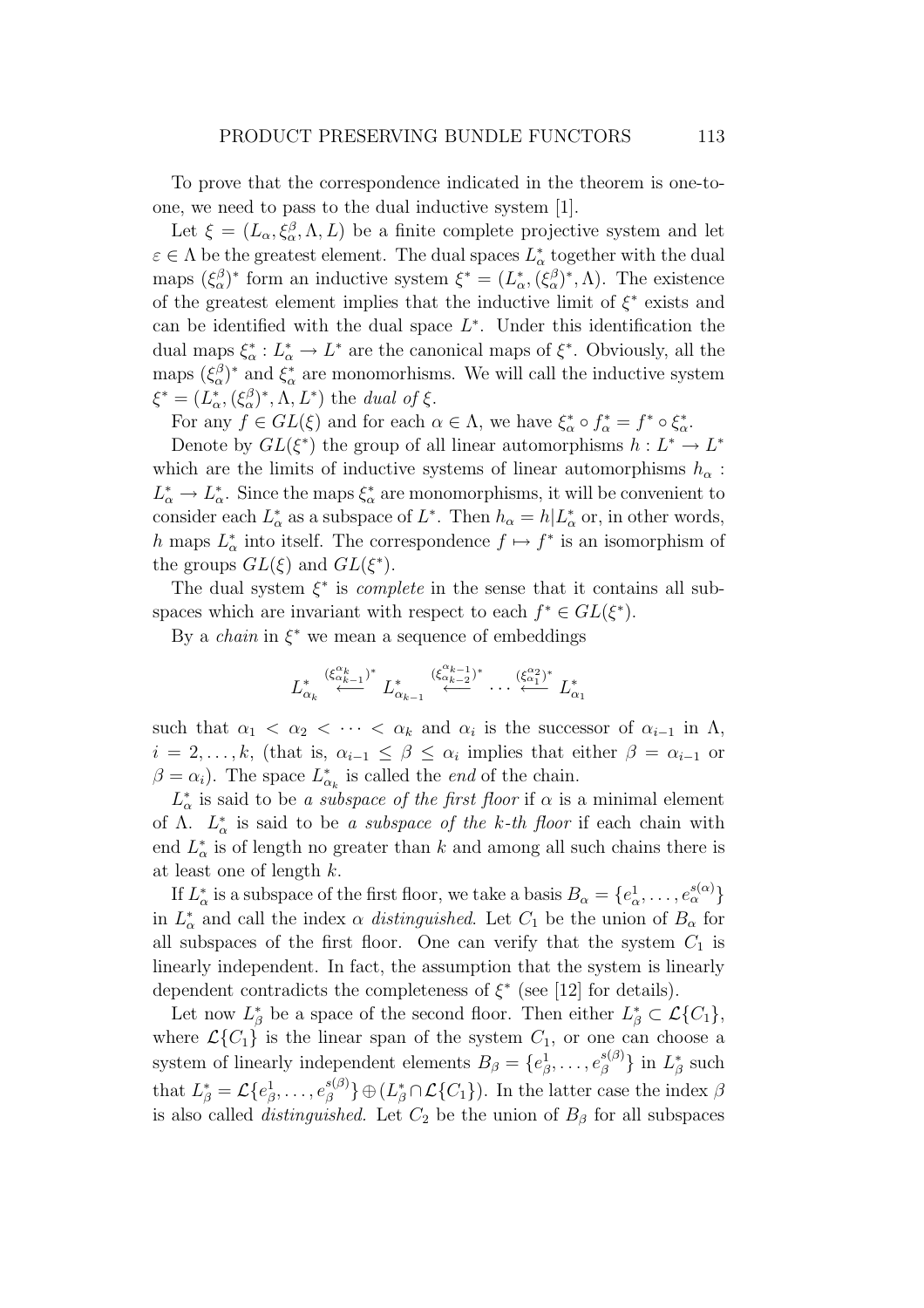of the second floor. The system  $C_1 \cup C_2$  is linearly independent (see [12] for details).

Suppose that we have chosen systems  $C_{\ell}$  for every  $\ell \leq k$ . If  $L_{\gamma}^*$  $_{\gamma}^{*}$  is a space of  $(k+1)$ -th floor, then either  $L^*_{\gamma} \subset \mathcal{L}_k := \mathcal{L}\{C_1 \cup \cdots \cup C_k\}$  or there exists a system of linearly independent elements  $B_{\gamma} = \{e_{\gamma}^1, \ldots, e_{\gamma}\}$  $e_{\gamma}^{s(\gamma)}\}$  such that  $L_{\gamma}^* = (L_{\gamma}^* \cap \mathcal{L}_k) \oplus \mathcal{L}\{e_{\gamma}^1, \ldots, e_{\gamma}^{s(\gamma)}\}$ . In the latter case the index  $\gamma$  is called *distinguished*. Let  $C_{k+1}$  be the union of  $B_{\gamma}$  for all subspaces of the  $(k+1)$ -st floor. As above, the system  $C_1\cup C_2\cup\cdots\cup C_{k+1}$ is linearly independent.

This process stops when we reach  $L^*$ . As a result, we obtain a subset  $\Lambda' \subset \Lambda$  consisting of distinguished elements and the corresponding basis  $\{e^1, \ldots, e^n\}$  in  $L^*$ . Let  $p: \{1, \ldots, n\} \to \Lambda'$  be the map defined as follows:  $p(m) = \alpha$  where  $\alpha$  is the minimal distinguished element such that  $e^m \in$  $L^*_{\alpha}$ <sup>\*</sup><sub>α</sub>. The pair  $(\Lambda', p)$  is a multifoliate structure on  $\{1, \ldots, n\}$  and the group  $GL(\xi)$  is isomorphic to  $GL(\Lambda', p)$ .  $\square$ 

Corollary 2.1. For any finite partially ordered set  $\Lambda$ , the categories  $\mathcal{M}f_{\text{proj}}(\Lambda)$  and  $\mathcal{M}f_{\Lambda}$  are isomorphic.

Corollary 2.2. Let  $(\Lambda, p)$  be a multifoliate structure on  $\{1, \ldots, n\}$  and  $\xi(\Lambda, p)$  the corresponding projective system. Let  $\xi(\Lambda, p) = (L_a, \xi_a^b, \Lambda, L)$ be the completion of  $\xi(\Lambda, p)$  and  $(\Lambda', p')$  the multifoliate structure on  $\{1, \ldots, n\}$  determined by  $\xi(\Lambda, p)$ . Then

- (1) the partially ordered sets  $\Lambda$  and  $\Lambda'$  are canonically isomorphic;
- (2) the multifoliate structures  $(\Lambda, p)$  and  $(\Lambda', p')$  are equivalent.

**Proof.** (1) Every invariant subspace of  $\tilde{\xi}(\Lambda, p)$  is of the form

$$
L_{(\alpha_1,\ldots,\alpha_k)}=L/(\ker \xi_{\alpha_1}\cap\cdots\cap\ker \xi_{\alpha_k}),
$$

where  $\alpha_1, \ldots, \alpha_k \in \Lambda$  are pairwise incomparable. Thus,  $\widetilde{\Lambda}$  is isomorphic to the set of all finite collections of pairwise incomparable elements  $(\alpha_1, \ldots, \alpha_k)$  endowed with the partial order defined as follows:  $(\alpha_1,\ldots,\alpha_k)\leq (\beta_1,\ldots,\beta_\ell)$  if and only if ker  $\xi_{\beta_1}\cap\cdots\cap\ker\xi_{\beta_\ell}\subseteq \ker\xi_{\alpha_1}\cap\cdots$  $\cdots \cap \ker \xi_{\alpha_k}$ .

The index  $(\alpha_1, \ldots, \alpha_k) \in \Lambda$  is distinguished if and only if  $k = 1$ , and so the set of all distinguished elements is naturally isomorphic to  $\Lambda$ .

(2) From Theorem 2.1 it follows that  $GL(\Lambda, p) \cong GL(\xi(\Lambda, p))$  and  $GL(\widetilde{\xi}(\Lambda, p)) \cong GL(\Lambda', p').$  The rest of the proof follows from Proposition 1.2.  $\square$ 

Corollary 2.3. If  $(\Lambda, p)$  and  $(\Omega, q)$  are equivalent multifoliate structures on  $\{1, \ldots, n\}$ , then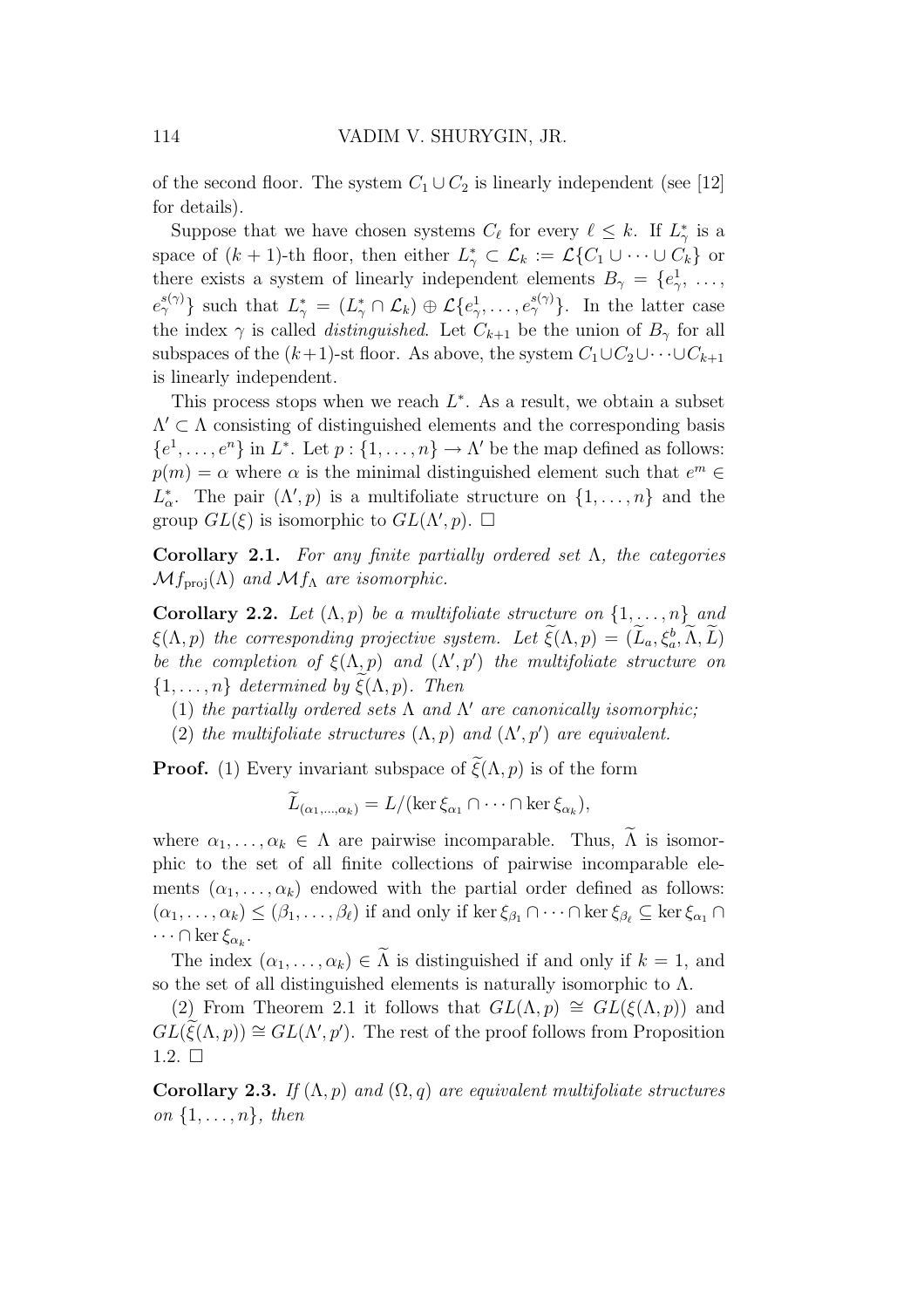- (1) the partially ordered sets  $\Lambda$  and  $\Omega$  are isomorphic:
- (2) there exists a permutation  $\sigma$  on  $\{1,\ldots,n\}$  such that  $q=p\circ\sigma$ .

**Proof.** (1) Let  $(\Lambda', p')$  and  $(\Omega', q')$  be the multifoliate structures corresponding to the complete projective systems  $\xi(\Lambda, p)$  and  $\xi(\Omega, q)$  respectively. The systems  $\tilde{\xi}(\Lambda, p)$  and  $\tilde{\xi}(\Omega, q)$  are equivalent. By Proposition 1.3, these systems are isomorphic. Hence the sets  $\Lambda'$  and  $\Omega'$  of their distinguished elements are isomorphic. By Corollary 2.2,  $\Lambda$  and  $\Omega$  are isomorphic.

(2) Let  $\omega : \Lambda \ni \alpha \mapsto \omega(\alpha) \in \Omega$  be an isomorphism. Recall that, for any distinguished index  $\beta \in \Lambda' \cong \Lambda$ ,  $s(\beta)$  denotes the number of linearly independent elements in the system  $B_\beta$  defined in the proof of Theorem 2.1. One can easily see that the cardinality of the subset  $p^{-1}(\beta) \subset \{1, \ldots, n\}$ coincides with  $s(\beta)$ . Since the projective systems  $\xi(\Lambda, p)$  and  $\xi(\Omega, q)$  are isomorphic, for every distinguished index  $\beta \in \Lambda' \cong \Lambda$ , the numbers  $s(\beta)$ and  $s(\omega(\beta))$  coincide. This means that  $p^{-1}(\alpha)$  and  $q^{-1}(\omega(\alpha))$  have the same cardinality for any  $\alpha \in \Lambda$ . From this observation it follows that one can find a permutation  $\sigma$  on  $\{1, \ldots, n\}$  such that  $q = p \circ \sigma$ . In general, such a permutation is not unique.  $\square$ 

## 3. Multifibered manifolds. The classification **THEOREM**

**Definition.** Let  $\xi = (L_{\alpha}, \xi_{\alpha}^{\beta}, \Lambda, L)$  be a projective system of vector spaces and let  $\pi = (M_{\alpha}, \pi_{\alpha}^{\beta}, \Lambda, M)$  be a projective system such that all  $M_{\alpha}$  and  $M = \lim_{\leftarrow} M_{\alpha}$  are smooth manifolds and all maps  $\pi_{\alpha}^{\beta}: M_{\beta} \to M_{\alpha}$  and  $\pi_{\alpha}: M \to M_{\alpha}$  are surjective submersions. Let A be a  $\xi$ -structure on M. We call  $\pi = (M_\alpha, \pi_\alpha^\beta, \Lambda, M)$  a multifibered manifold if the  $\xi$ -structure  $\mathcal A$ on M is compatible with all projections  $\pi_{\alpha}$  in the following sense: for any point  $x = (x_{\alpha}) \in M$ , there are charts  $(U, h)$  centered at x on M and  $(U_{\alpha}, h_{\alpha})$  centered at  $x_{\alpha}$  on  $M_{\alpha}, \alpha \in \Lambda$ , such that the following diagram commutes

$$
\begin{array}{ccc}\nU & \xrightarrow{h} & L \\
\pi_{\alpha} & & \downarrow \xi_{\alpha} \\
U_{\alpha} & \xrightarrow{h_{\alpha}} & L_{\alpha} \,.\n\end{array}
$$

It follows from Corollary 2.1 that M carries a structure of multifoliate manifold. For any point  $x = (x_\alpha) \in M$  the projective system of tangent spaces  $\xi_x = (T_{x_\alpha} M_\alpha, (d\pi_\alpha^\beta)_{x_\beta}, \Lambda, T_x M)$  is isomorphic to  $\xi$ .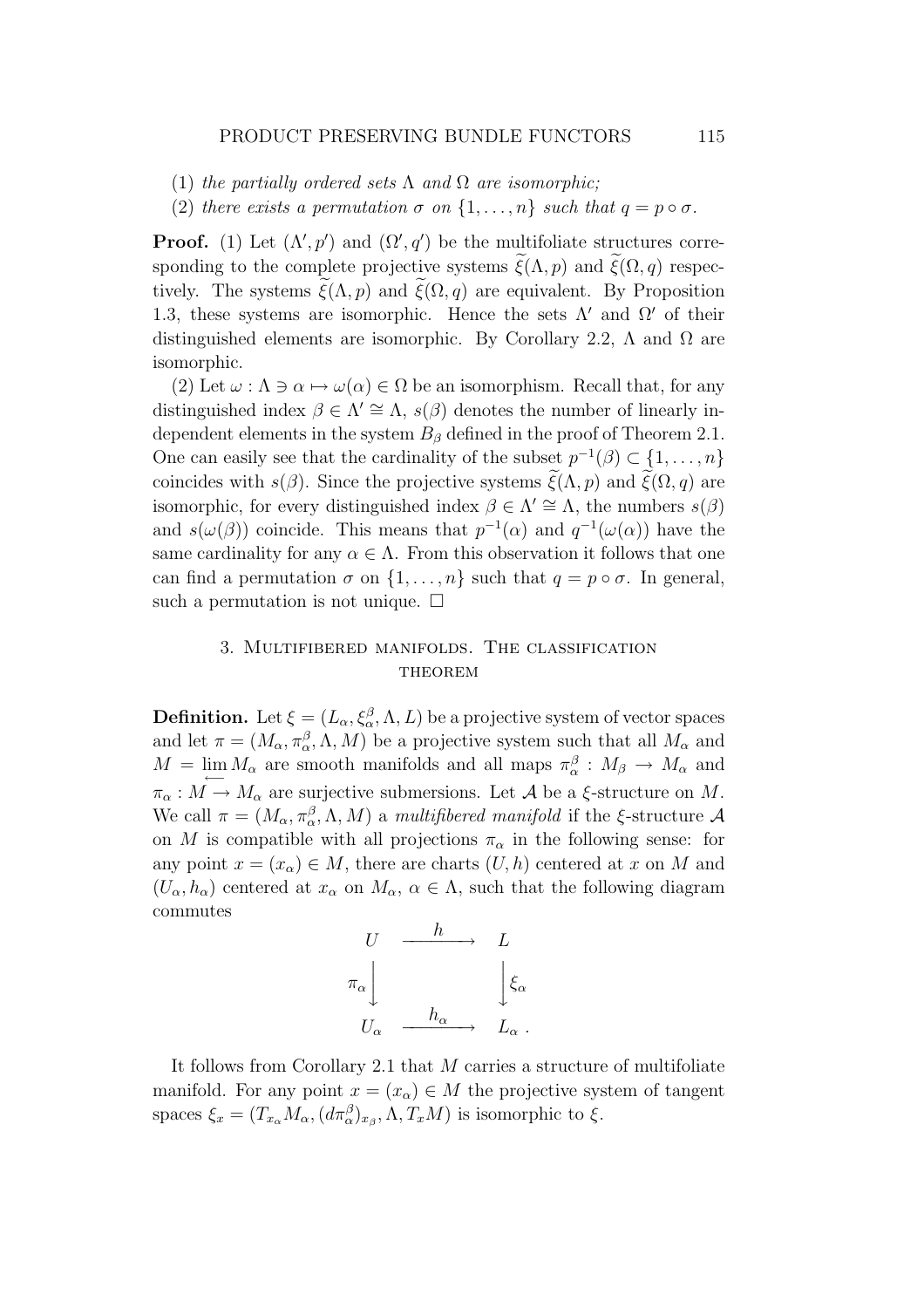**Definition.** A multifibered map  $f : \pi \to \overline{\pi}$  between two multifibered manifolds  $\pi = (M_\alpha, \pi^\beta_\alpha, \Lambda, M)$  and  $\overline{\pi} = (\overline{M}_\alpha, \overline{\pi}^\beta_\alpha, \Lambda, \overline{M})$  is a collection of maps  ${f_\alpha : M_\alpha \to \overline{M}_\alpha}_{\alpha \in \Lambda}$  such that for all  $\alpha \leq \beta$  the diagram



commutes. Each multifibered map determines a unique smooth map  $f: M \to \overline{M}$ .

Multifibered manifolds over  $\Lambda$  together with multifibered maps form a subcategory of the category  $\mathcal{M}_{\Lambda}$  of multifoliate manifolds over  $\Lambda$ . We denote it by  $\mathcal{F}M_{\Lambda}$ .

### **Proposition 3.1.** The category  $\mathcal{F}M_\Lambda$  admits products.

**Proof.** If  $\pi = (M_\alpha, \pi_\alpha^\beta, \Lambda, M)$  and  $\overline{\pi} = (\overline{M}_\alpha, \overline{\pi}_\alpha^\beta, \Lambda, \overline{M})$  are two multifibered manifolds, then their product is  $\pi \times \overline{\pi} := (M_\alpha \times \overline{M}_\alpha, \pi_\alpha^\beta \times$  $\overline{\pi}_{\alpha}^{\beta}, \Lambda, M \times \overline{M}$ ).  $\square$ 

The categories  $\mathcal{F}M_{\Lambda}$  and  $\mathcal{M}f_{\Lambda}$  are local categories over manifolds.

Definition. An inductive system of Weil algebra homomorphisms over  $\Lambda$  is a collection  $\mu = (A_{\alpha}, \mu_{\alpha}^{\beta}, \Lambda)$  consisting of Weil algebras  $A_{\alpha}, \alpha \in \Lambda$ , and Weil algebra homomorphisms  $\mu_{\beta}^{\alpha}$ :  $A_{\alpha} \to A_{\beta}$ ,  $\alpha \leq \beta$ , such that  $\mu_{\alpha}^{\alpha} = \mathrm{id}_{A_{\alpha}}$  for all  $\alpha \in \Lambda$  and  $\mu_{\gamma}^{\beta} \circ \mu_{\beta}^{\alpha} = \mu_{\gamma}^{\alpha}$  when  $\alpha \leq \beta \leq \gamma$ . Let  $\mu = (A_\alpha, \mu_\alpha^\beta, \Lambda)$  and  $\overline{\mu} = (\overline{A}_\alpha, \overline{\mu}_\alpha^\beta, \Lambda)$  be two inductive systems of Weil algebra homomorphisms. By a morphism  $\nu : \mu \to \overline{\mu}$  we mean a family  $\nu = (\nu_{\alpha})_{\alpha \in \Lambda}$  of Weil algebra homomorphisms  $\{\nu_{\alpha}: A_{\alpha} \to \overline{A}_{\alpha}\}\$  such that for all  $\alpha \leq \beta$  the diagram

$$
A_{\alpha} \xrightarrow{\nu_{\alpha}} \overline{A}_{\alpha}
$$
  

$$
\mu_{\beta}^{\alpha} \downarrow \qquad \qquad \downarrow \overline{\mu_{\beta}^{\alpha}}
$$
  

$$
A_{\beta} \xrightarrow{\nu_{\beta}} \overline{A}_{\beta}
$$

commutes.

**Theorem 3.1.** Any product preserving bundle functor  $F$  on the category  $\mathcal{F}M_{\Lambda}$  or  $\mathcal{M}f_{\Lambda}$  is uniquely determined by the inductive system  $\mu = (\mu_{\beta}^{\alpha})^2$ .  $A_{\alpha} \rightarrow A_{\beta}$ ) of Weil algebra homomorphisms. Any natural transformation  $\eta : F \to \overline{F}$  is uniquely determined by the morphism  $\nu : \mu \to \overline{\mu}$  of inductive systems of Weil algebra homomorphisms.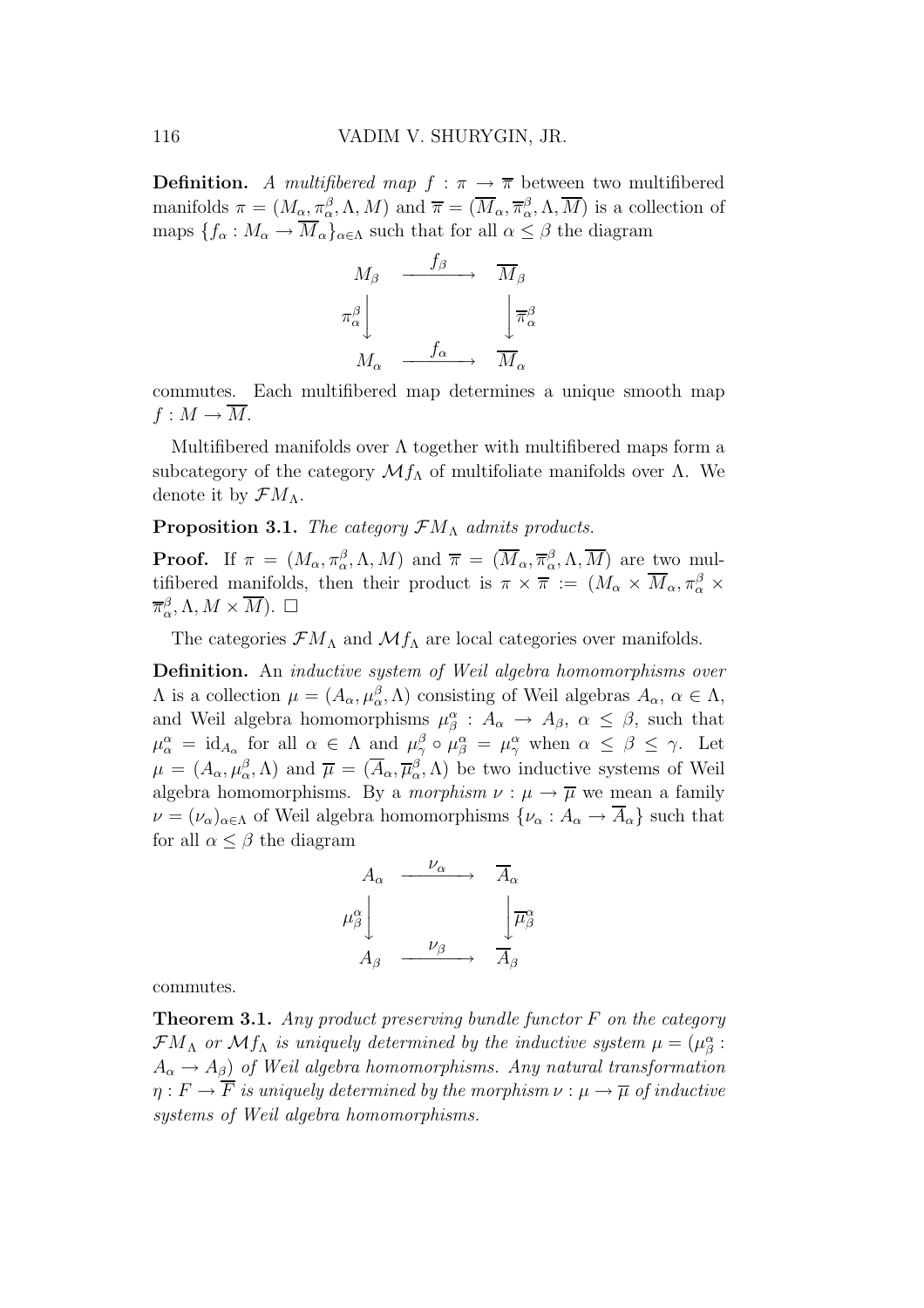Since, by Theorem 2.1, any multifoliate manifold is locally a multifibered manifold, it is enough to consider the case of a bundle functor  $F: \mathcal{F}M_A \to \mathcal{F}M$ .

The proof of the Theorem 3.1 is essentially the same as the Mikulski's proof [9] for the case of a bundle functor  $\mathcal{F}M \to \mathcal{F}M$ . We will reproduce the main scheme of the proof.

Let  $\mu = (G_{\alpha}, \mu_{\beta}^{\alpha}, \Lambda)$  be an inductive system of natural transformations of bundle functors, i.e., for any  $\alpha \in \Lambda$ , there is given a bundle functor  $G_{\alpha}: \mathcal{M}f \to \mathcal{F}M$  and for any  $\alpha, \beta \in \Lambda$  such that  $\alpha \leq \beta$ , there is given a natural transformation  $\mu_{\beta}^{\alpha}: G_{\alpha} \to G_{\beta}$  with the properties  $\mu_{\beta}^{\alpha} \circ \mu_{\gamma}^{\beta} = \mu_{\gamma}^{\alpha}$ and  $\mu_{\alpha}^{\alpha} = id$ . We define a bundle functor  $\prod_{\mu} G_{\alpha} : \mathcal{F}M_{\Lambda} \to \mathcal{F}M$  as follows.

Consider a multifibered manifold  $\pi = (M_{\alpha}, \pi_{\alpha}^{\beta}, \Lambda, M)$ . We let

$$
\prod_{\mu} G_{\alpha}(\pi) := \{ (x_{\alpha}) \mid G_{\beta}(\pi_{\alpha}^{\beta})(x_{\beta}) = \mu_{\beta}^{\alpha}(M_{\alpha})(x_{\alpha}) \} \subset \prod_{\alpha \in \Lambda} G_{\alpha}(M_{\alpha}).
$$

The set  $\prod_{\mu} G_{\alpha}(\pi)$  is a submanifold in  $\prod_{\alpha \in \Lambda} G_{\alpha}(M_{\alpha})$ . We define the map

$$
p_\mu(\pi):\prod_\mu G_\alpha(\pi)\to M
$$

as follows. Consider the bundle projection

$$
\prod_{\alpha \in \Lambda} G_{\alpha}(M_{\alpha}) \rightarrow \prod_{\alpha \in \Lambda} M_{\alpha}.
$$

The image of its restriction to  $\prod_{\mu} G_{\alpha}(\pi)$  coincides with  $M = \lim_{\longleftarrow} M_{\alpha}$ , thus defining the map  $p_{\mu}(\pi)$ :  $\prod_{\mu} G_{\alpha}(\pi) \rightarrow M$  which is a surjective submersion.

Let  $f = (f_{\alpha}) : \pi \to \overline{\pi}$  be a multifibered map. We set

$$
\prod_{\mu} G_{\alpha}(f) := \text{ the restriction of } \prod_{\alpha \in \Lambda} G_{\alpha}(f_{\alpha}).
$$

The map

$$
\prod_{\mu} G_{\alpha}(f) : \prod_{\mu} G_{\alpha}(\pi) \to \prod_{\mu} G_{\alpha}(\overline{\pi})
$$

is well-defined since all  $\mu^{\alpha}_{\beta}$  are natural transformations.

The correspondence

$$
\prod\nolimits_{\mu} G_{\alpha} : \mathcal{F}M_{\Lambda} \to \mathcal{F}M
$$

is a bundle functor.

Now let  $\overline{\mu} = (\overline{\mu}_{\beta}^{\alpha} : \overline{G}_{\alpha} \to \overline{G}_{\beta})$  be another inductive system of natural transformations of bundle functors. Suppose that there is given a family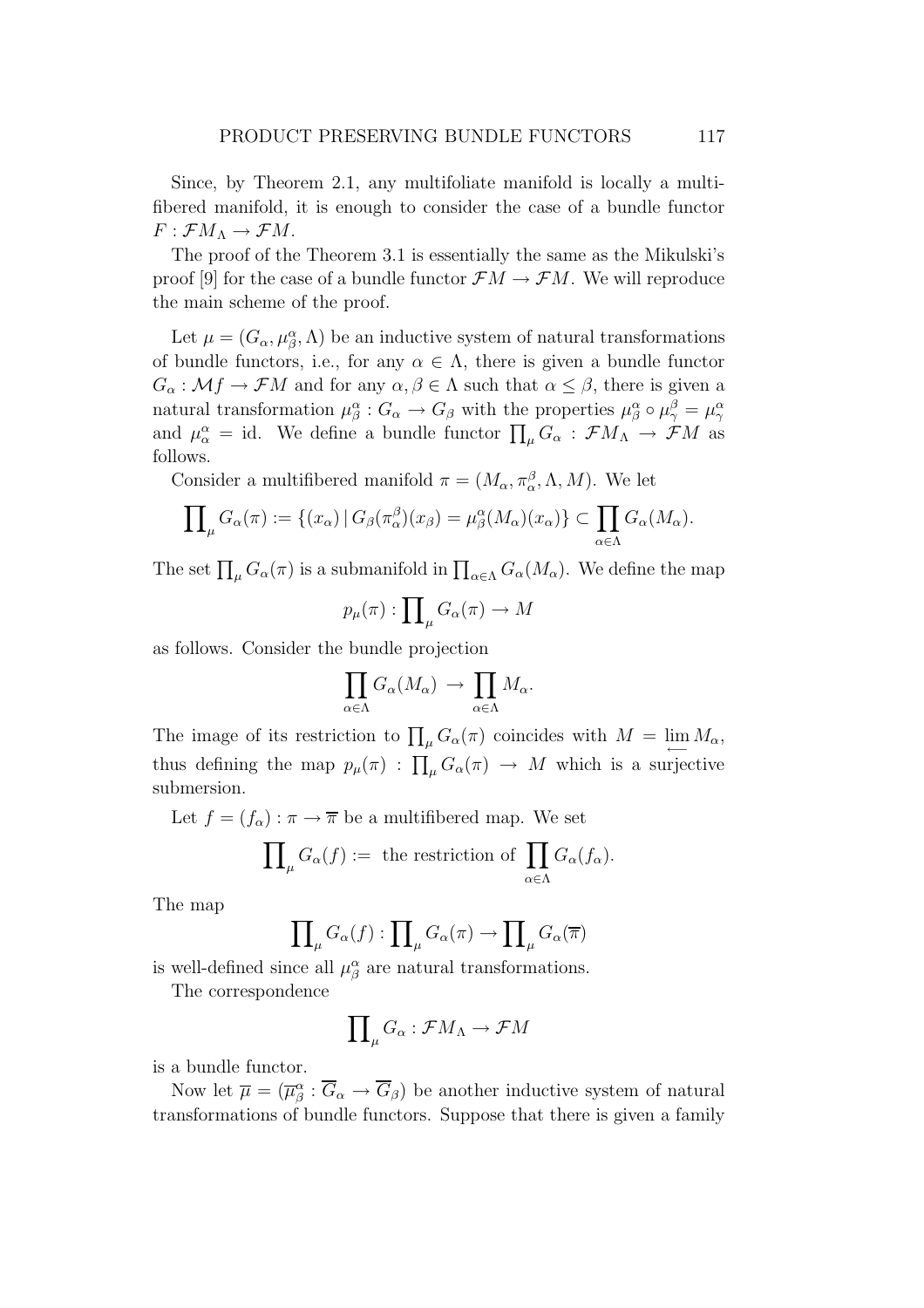$\nu = (\nu_{\alpha} : G_{\alpha} \to \overline{G}_{\alpha})$  of natural transformations such that, for any manifold X and  $\alpha \leq \beta$ , the diagram

$$
G_{\alpha}(X) \xrightarrow{\nu_{\alpha}(X)} \overline{G}_{\alpha}(X)
$$
  

$$
\mu_{\beta}^{\alpha}(X) \Bigg\downarrow \qquad \qquad \boxed{\overline{\mu}_{\beta}^{\alpha}(X)} \qquad (1)
$$
  

$$
G_{\beta}(X) \xrightarrow{\nu_{\beta}(X)} \overline{G}_{\beta}(X)
$$

commutes. Then we define the natural transformation

$$
\prod_{\mu,\overline{\mu}}\nu_{\alpha}:\prod_{\mu}G_{\alpha}\to\prod_{\overline{\mu}}\overline{G}_{\alpha}
$$

as follows.

For a multifibered manifold  $\pi = (M_{\alpha}, \pi_{\alpha}^{\beta}, \Lambda, M)$ , we define the map

$$
\prod\nolimits_{\mu,\overline\mu}\nu_{\alpha}(\pi):\prod\nolimits_{\mu}G_{\alpha}(\pi)\,\rightarrow\,\prod\nolimits_{\overline\mu}\overline G_{\alpha}(\pi)
$$

to be the restriction of  $\prod_{\alpha \in \Lambda} \nu_{\alpha}(M_{\alpha})$ . Since each  $\nu_{\alpha}$  is a natural transformation, the map  $\prod_{\mu,\overline{\mu}}\nu_{\alpha}(\pi)$  is well-defined. The family

$$
\prod_{\mu,\overline{\mu}}\nu_{\alpha} = \left\{\prod_{\mu,\overline{\mu}}\nu_{\alpha}(\pi)\right\} : \prod_{\mu}\overline{G}_{\alpha} \to \prod_{\overline{\mu}}\overline{G}_{\alpha}
$$

is a natural transformation.

Let us denote by  $pt$  a one-point manifold. Consider a smooth manifold X. For any  $\alpha \in \Lambda$ , we construct a multifibered manifold  $i_{\alpha}(X) =$  $(X_\gamma, r^\gamma_\delta)$  $(\gamma_0^{\gamma}, \Lambda, X)$  in the following way. We let  $X_{\gamma} = X$  if  $\gamma \geq \alpha$ , and  $X_{\gamma} = pt$ otherwise. Each projection  $r_{\delta}^{\gamma}$  $\delta$  is either the identity map  $\mathrm{id}_X : X \to X$ if  $\gamma \geq \alpha$ ,  $\delta \geq \alpha$ , or the unique map  $pt_X : X \to pt$  if  $\gamma \geq \alpha$ ,  $\delta \not\geq \alpha$ , or the unique map  $pt \to pt$  if  $\gamma \not\geq \alpha$ ,  $\delta \not\geq \alpha$ . Clearly,  $\lim_{\longleftrightarrow} X_{\alpha} = X$ . We can consider any map  $f: X \to Y$  as a multifibered map  $f: i_{\alpha}(X) \to i_{\beta}(Y)$ for  $\alpha \leq \beta$ . Thus we obtain the bundle functors

$$
i_{\alpha}: \mathcal{M}f \to \mathcal{F}M_{\Lambda}
$$

and the natural transformations

$$
id_{\beta}^{\alpha} : i_{\alpha} \to i_{\beta}, \quad \alpha \leq \beta,
$$

consisting of  $\mathcal{F}M_{\Lambda}$ -morphisms id<sub>X</sub> :  $i_{\alpha}(X) \to i_{\beta}(X)$ . Obviously, the functors  $i_{\alpha}$  preserve products.

Let  $F : \mathcal{F}M_A \to \mathcal{F}M$  be a bundle functor. Consider the bundle functors

$$
G_{\alpha}^{F} : = F \circ i_{\alpha} : \mathcal{M}f \to \mathcal{F}M. \tag{2}
$$

If F preserves products, then the functors  $G_{\alpha}^{F}$  also preserve products.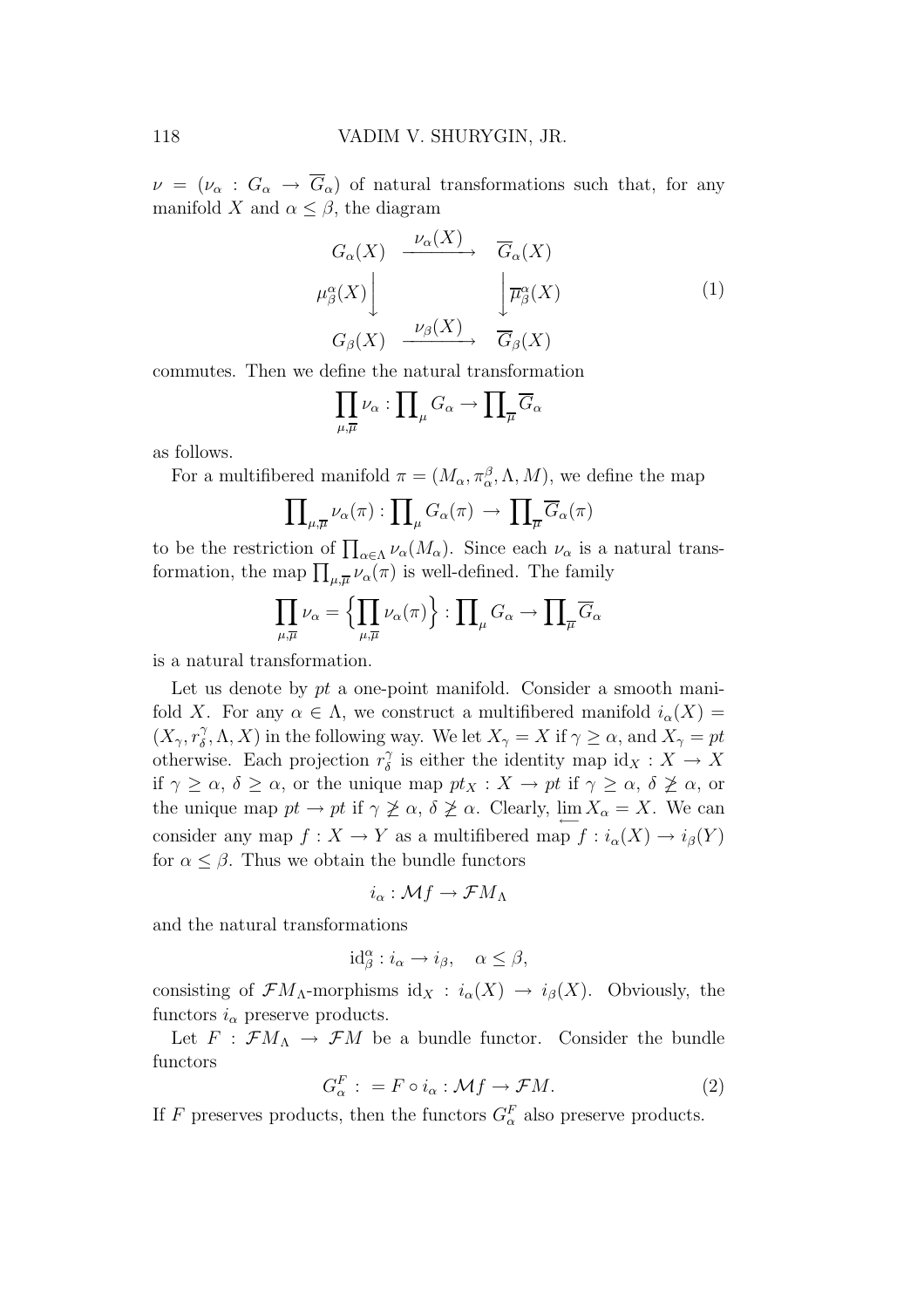We define an inductive system  $\mu^F = ((\mu^F)_\beta^\alpha)$  of natural transformations as follows:

$$
(\mu^F)^\alpha_\beta := F(\mathrm{id}^\alpha_\beta) : G^F_\alpha \to G^F_\beta. \tag{3}
$$

Let  $\overline{F}$ :  $\mathcal{F}M_A \to \mathcal{F}M$  be another bundle functor, and let  $\eta = {\eta_{\pi}}$ :  $F \to \overline{F}$  be a natural transformation. We define the family of natural transformations

$$
\nu^{\eta} = (\nu_{\alpha}^{\eta} : G_{\alpha}^{F} \to G_{\alpha}^{\overline{F}})
$$

by

$$
\nu_{\alpha}^{\eta}(X) := \eta_{i_{\alpha}(X)} : G_{\alpha}^{F}(X) \to G_{\alpha}^{\overline{F}}(X)
$$
\n(4)

for any manifold  $X$ . The diagram

$$
\begin{array}{ccc}\nG_{\alpha}^{F}(X) & \xrightarrow{\nu_{\alpha}^{\eta}(X)} & G_{\alpha}^{\overline{F}}(X) \\
(\mu^{F})_{\beta}^{\alpha}(X) & & \downarrow_{\beta}^{\eta}(X) \\
G_{\beta}^{F}(X) & \xrightarrow{\nu_{\beta}^{\eta}(X)} & G_{\beta}^{\overline{F}}(X)\n\end{array}
$$

commutes for any manifold X and any  $\alpha \leq \beta$ .

Let  $F : \mathcal{F}M_A \to \mathcal{F}M$  be a bundle functor. Following Mikulski, we construct a natural transformation

$$
\Theta = \{\Theta_{\pi}\} : F \to \prod_{\mu^F} G_{\alpha}^F.
$$

Let  $\pi = (M_{\alpha}, \pi_{\alpha}^{\beta}, \Lambda, M)$  be a multifibered manifold. For any  $\alpha \in \Lambda$  we define a multifibered map  $j_{\alpha} : \pi \to i_{\alpha}(M_{\alpha})$  as follows: we let  $(j_{\alpha})_{\gamma} := \pi_{\alpha}^{\gamma}$ if  $\alpha \leq \gamma$  and  $(j_{\alpha})_{\gamma} := pt_{M_{\gamma}}$  otherwise.

The image of the map

$$
\prod_{\alpha \in \Lambda} F(j_{\alpha}) : F(\pi) \to \prod_{\alpha \in \Lambda} F(i_{\alpha}(M_{\alpha})) = \prod_{\alpha \in \Lambda} G_{\alpha}^{F}(M_{\alpha})
$$

is contained in  $\prod_{\mu^F} G_{\alpha}^F(\pi)$ . Therefore, the map

$$
\Theta_{\pi} := \prod_{\alpha \in \Lambda} F(j_{\alpha}) : F(\pi) \to \prod_{\mu^{F}} G_{\alpha}^{F}(\pi) \subset \prod_{\alpha \in \Lambda} G_{\alpha}^{F}(M_{\alpha}).
$$

is well-defined.

The family  $\Theta = \{\Theta_{\pi}\}: F \to \prod_{\mu^F} G_{\alpha}^F$  is a natural transformation.

Let now  $\mu = (\mu_{\beta}^{\alpha} : G_{\alpha} \to G_{\beta})$  be an inductive system of natural transformations of bundle functors  $G_{\alpha} : \mathcal{M}f \to \mathcal{F}M$ . Consider the corresponding bundle functor  $F := \prod_{\mu} G_{\alpha} : \mathcal{F}M_{\Lambda} \to \mathcal{F}M$ . Denote by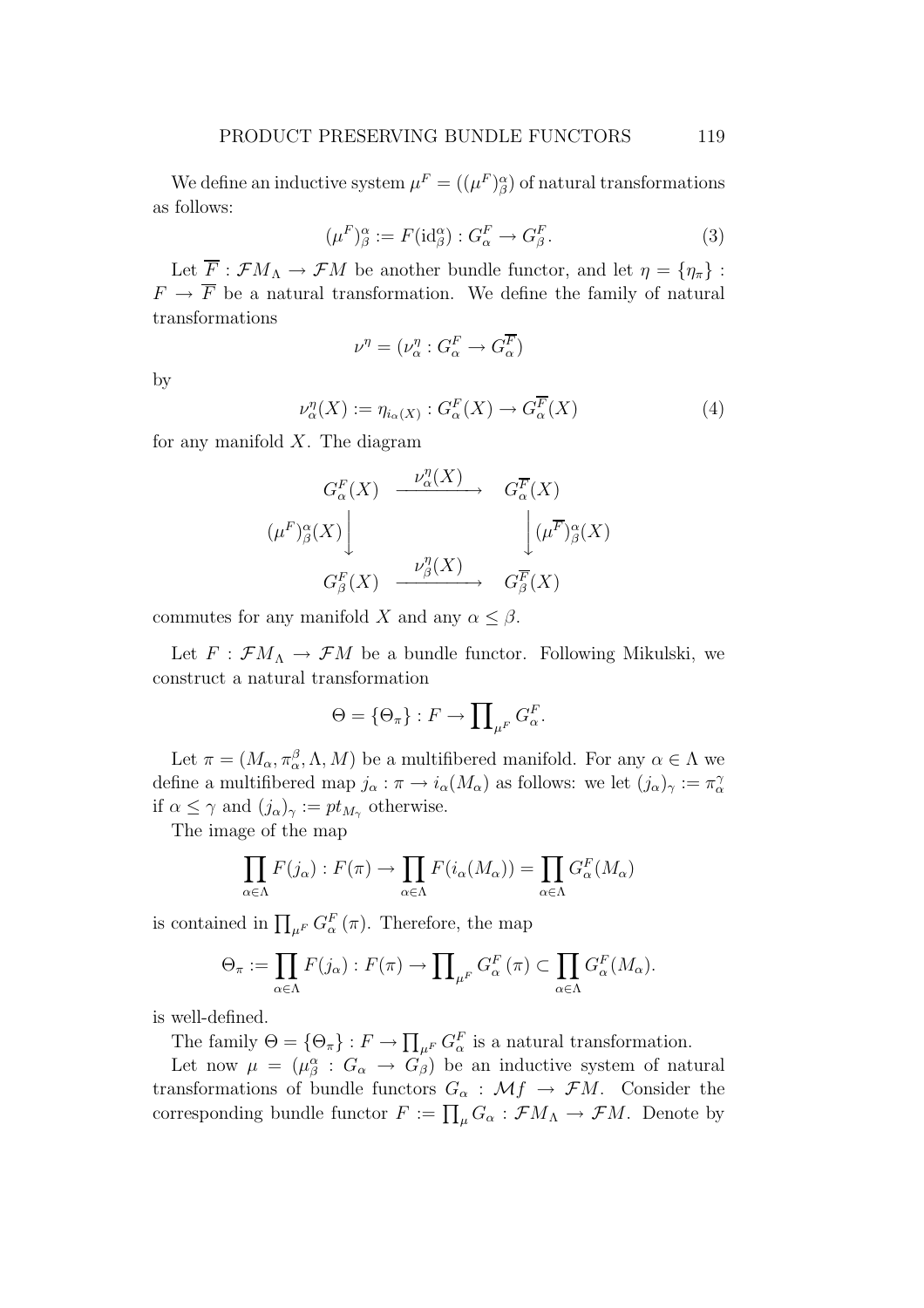$\stackrel{\circ}{\mu} = (\stackrel{\circ}{\mu}_{\beta}^{\alpha}$ : ◦  $G_{\alpha} \rightarrow$ ◦  $G_{\beta}$ ) the corresponding inductive system of natural transformations (3). Then

$$
\overset{\circ}{G}_{\gamma}(X) = \{x_{\alpha} \in G_{\alpha}(X_{\alpha}) \mid (\mu^F)^{\alpha}_{\beta}(M_{\alpha})(x_{\alpha}) = G^F_{\beta}(\pi^{\beta}_{\alpha})(x_{\beta})\} \subset \prod_{\alpha \in \Lambda} G_{\alpha}(X_{\alpha}),
$$

where  $X_{\alpha} = X$  for  $\alpha \geq \gamma$ , otherwise  $X_{\alpha} = pt$ .

For any manifold X and for any  $\alpha \in \Lambda$ , we define the map ◦

$$
\mathcal{O}_{\alpha}(X) : G_{\alpha}(X) \to G_{\alpha}(X) \tag{5}
$$

as the restriction of the standard projection  $\prod_{\beta \in \Lambda} G_{\beta}(X_{\beta}) \to G_{\alpha}(X)$ .

The families

$$
\mathcal{O}_{\alpha} = \{ \mathcal{O}_{\alpha}(X) \} : \overset{\circ}{G}_{\alpha} \to G_{\alpha}
$$

are natural transformations. They all are natural equivalences if and only if every map  $\mu^{\alpha}_{\beta}(pt) : G_{\alpha}(pt) \to G_{\beta}(pt)$  is a diffeomorphism. The diagram

$$
\begin{array}{ccc}\n\stackrel{\circ}{G}_{\alpha}(X) & \xrightarrow{\mathcal{O}_{\alpha}(X)} & G_{\alpha}(X) \\
\downarrow^{\alpha}_{\beta}(X) & & \downarrow^{\alpha}_{\beta}(X) \\
\stackrel{\circ}{G}_{\beta}(X) & \xrightarrow{\mathcal{O}_{\beta}(X)} & G_{\beta}(X)\n\end{array}
$$

is commutative for any manifold X and any  $\alpha \leq \beta$ .

Suppose now that the inductive system  $\mu = (\mu^{\alpha}_{\beta} : G_{\alpha} \to G_{\beta})$  satisfies the condition that all the maps  $\mu_{\beta}^{\alpha}(pt) : G_{\alpha}(pt) \to G_{\beta}(pt)$  are diffeomorphisms.

For any multifibered manifold  $\pi = (M_\alpha, \pi_\alpha^\beta, \Lambda, M)$  we let

$$
T^{\mu}(\pi) = \begin{cases} G_{\alpha}(X) & \text{if } \pi = i_{\alpha}(X) \text{ for some } X \in \mathcal{M}f, \ \alpha \in \Lambda, \\ \prod_{\mu} G_{\alpha}(\pi) & \text{otherwise.} \end{cases}
$$

Then  $T^{\mu}(\pi)$  is a fibered manifold over  $M = \lim_{\longleftarrow} M_{\alpha}$ . We also define the map

$$
I_{\pi}:T^{\mu}(\pi)\to\prod_{\mu}G_{\alpha}\left(\pi\right)
$$

as follows:

$$
I_{\pi} = \begin{cases} \mathcal{O}_{\alpha}^{-1}(X) & \text{if } \pi = i_{\alpha}(X), \\ \mathrm{id}_{\Pi_{\mu} G_{\alpha}(\pi)} & \text{otherwise,} \end{cases}
$$

where  $\mathcal{O}_{\alpha}(X)$  :  $\overset{\circ}{G}_{\alpha}(X) = \prod_{\mu} G_{\alpha} (i_{\alpha}(X)) \rightarrow G_{\alpha}(X)$  are defined by (5). We let

$$
T^{\mu}(f) := I_{\overline{\pi}}^{-1} \circ \prod_{\alpha \in \Lambda} G_{\alpha}(f_{\alpha}) \circ I_{\pi}.
$$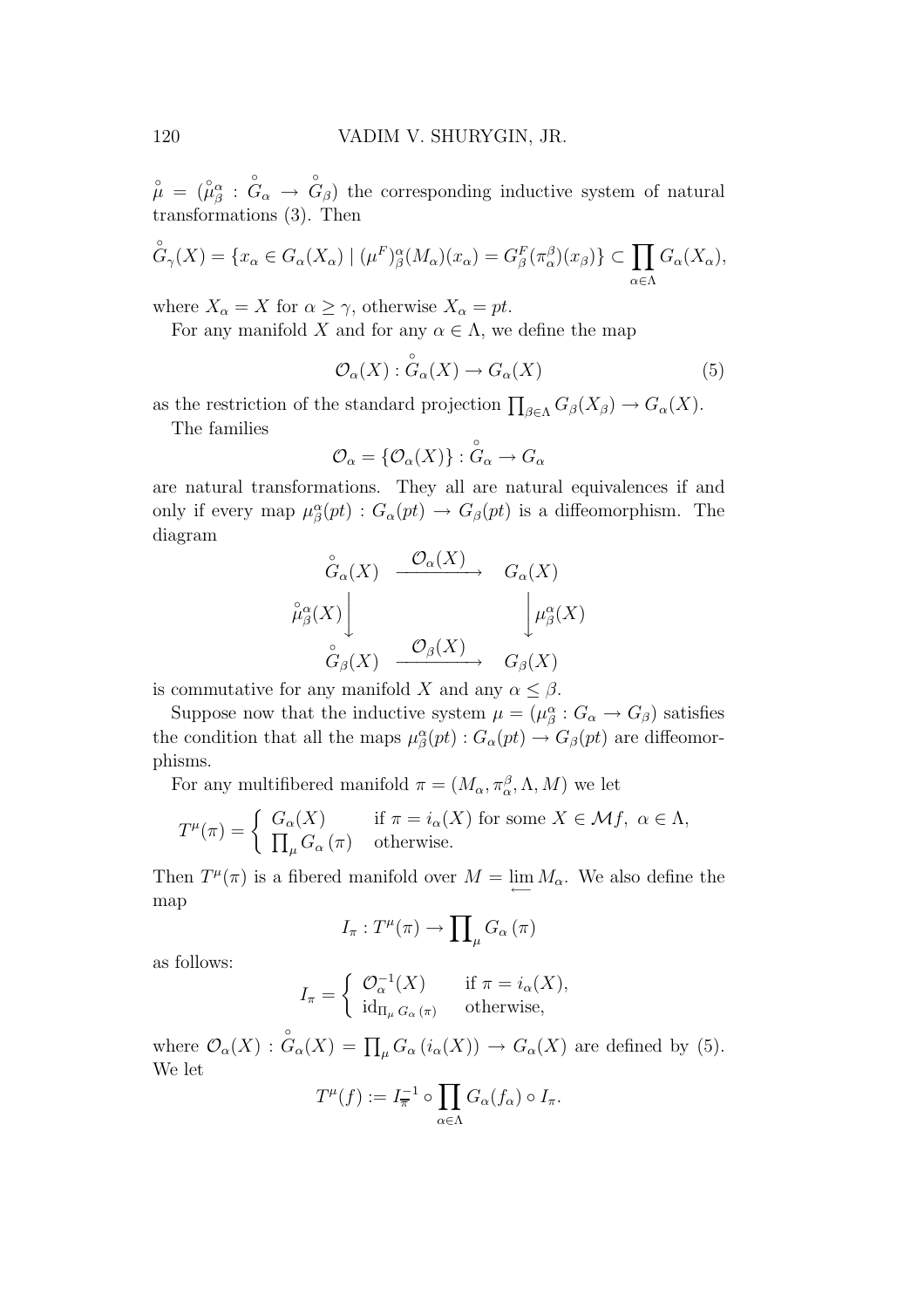The correspondence  $T^{\mu}$  thus defined is a bundle functor  $\mathcal{F}M_{\Lambda} \to \mathcal{F}M$ , and the family

$$
I = \{I_{\pi}\} : T^{\mu} \to \prod_{\mu} G_{\alpha}
$$

is a natural transformation.

If all  $G_{\alpha}$  preserve products, then  $G_{\alpha}(pt) = pt$ , hence the maps  $\mu^{\alpha}_{\beta}(pt)$ are diffeomorphisms. In this case, I is a natural equivalence and the functor  $T^{\mu}$  also preserves products.

Let now  $\overline{\mu} = (\overline{\mu}_{\beta}^{\alpha} : \overline{G}_{\alpha} \to \overline{G}_{\beta})$  be another inductive system of natural transformations such that all  $\overline{\mu}_{\beta}^{\alpha}(pt)$  are diffeomorphisms, and let  $\nu =$  $(\nu_{\alpha}: G_{\alpha} \to \overline{G}_{\alpha})$  be a family of natural transformations such that the diagram (1) is commutative. Following Mikulski, we define a natural transformation  $\tilde{\nu} = {\{\tilde{\nu}_{\pi}\}} : T^{\mu} \to T^{\overline{\mu}}$  to be the composition

$$
\widetilde{\nu}_{\pi}: T^{\mu}(\pi) \xrightarrow{I_{\pi}} \prod_{\mu} G_{\alpha}(\pi) \xrightarrow{\Pi_{\mu,\overline{\mu}} \nu_{\alpha}(\pi)} \prod_{\overline{\mu}} \overline{G}_{\alpha}(\pi) \xrightarrow{\overline{I}_{\pi}^{-1}} T^{\overline{\mu}}(\pi)
$$

for any multifibered manifold  $\pi$ .

In the case  $F = T^{\mu}$  the natural transformations  $(\mu^F)_{\beta}^{\alpha} : G_{\alpha}^F \to G_{\beta}^F$ coincide with  $\mu_{\beta}^{\alpha}$ , i.e.,

$$
\mu^F = \mu \quad \text{if} \quad F = T^{\mu}.
$$

Let  $F: \mathcal{F}M_A \to \mathcal{F}M$  be a bundle functor such that  $(\mu^F)_{\beta}^{\alpha}(pt), \alpha \leq \beta$ , are diffeomorphisms.

Then we define a natural transformation  $\kappa = {\kappa_{\pi}} : F \to T^{\mu^F}$  to be the composition

$$
\kappa_{\pi}: F(\pi) \xrightarrow{\Theta_{\pi}} \prod_{\mu^{F}} G_{\alpha}^{F}(\pi) \xrightarrow{I_{\pi}^{-1}} T^{\mu^{F}}(\pi)
$$
 (6)

for any multifibered manifold  $\pi$ .

The proofs of the following propositions are similar to the proofs of Theorems 2.1 and 2.2 in [9].

**Proposition 3.2.** (1) Let  $F : \mathcal{F}M_A \to \mathcal{F}M$  be a product preserving bundle functor. Then the natural transformation  $\kappa : F \to T^{\mu^F}$  is a natural equivalence.

(2) If  $\mu = (\mu^{\alpha}_{\beta}: G_{\alpha} \to G_{\beta})$  is an inductive system of natural transformations between product preserving bundle functors  $G_{\alpha}: \mathcal{M}f \to \mathcal{F}M$ and  $\kappa$  is the natural transformation (6) for  $F = T^{\mu}$ , then  $\kappa : T^{\mu} \to T^{\mu}$ and  $\kappa_{\pi} = \mathrm{id}_{T^{\mu}(\pi)}$  for any multifibered manifold  $\pi$ .

(3) For  $\mu = (\mu_{\beta}^{\alpha}: G_{\alpha} \to G_{\beta})$  the functor  $T^{\mu}$  is a product preserving bundle functor on the category  $\mathcal{F}M_{\Lambda}$  unique up to a natural equivalence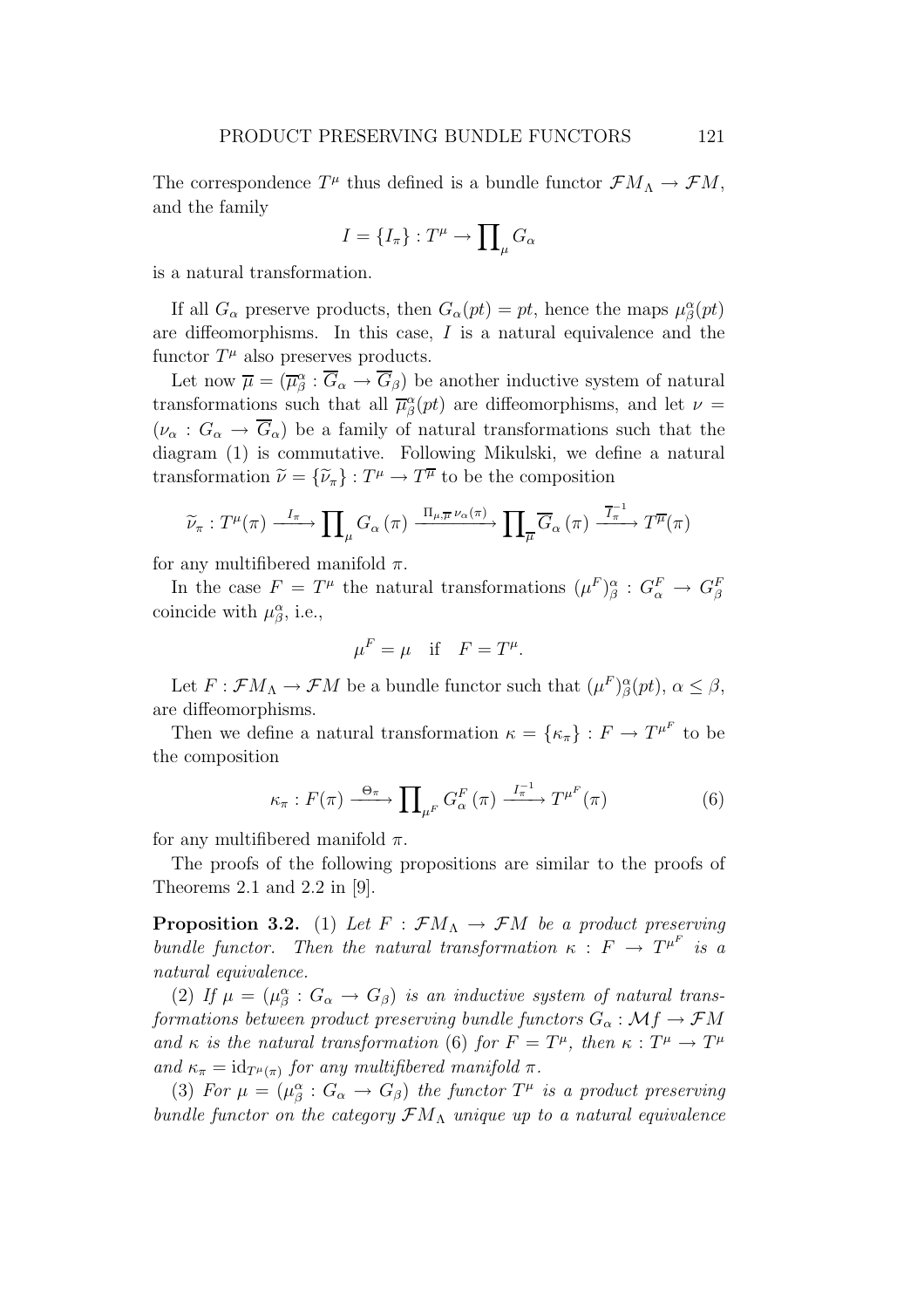such that the natural transformation  $\mu^F$  corresponding to  $F = T^{\mu}$  coincides with µ.

**Proposition 3.3.** Let  $F, \overline{F}$  :  $\mathcal{F}M_A \rightarrow \mathcal{F}M$  be two product preserving bundle functors. Let  $\mu^F = ((\mu^F)_\beta^\alpha : G_\alpha^F \to G_\beta^F)$  and  $\mu^F = ((\mu^F)_\beta^\alpha : G_\alpha^F \to G_\beta^F)$  $G_{\beta}^F)$  be the corresponding inductive systems of natural transformations. Let  $\nu = (\nu_{\alpha}: G_{\alpha}^F \to G_{\alpha}^F)$  be the family of natural transformations such that the diagram

$$
G_{\alpha}^{F}(X) \xrightarrow{\nu_{\alpha}(X)} G_{\alpha}^{F}(X)
$$

$$
(\mu^{F})_{\beta}^{\alpha}(X) \Bigg| \qquad \qquad \downarrow \mu^{F}^{\alpha}(X)
$$

$$
G_{\beta}^{F}(X) \xrightarrow{\nu_{\beta}(X)} G_{\beta}^{F}(X)
$$

is commutative for any manifold X. Then the natural transformation  $\eta = \{\eta_{\pi}\}: F \to \overline{F}$  given by the compositions

$$
\eta_{\pi}: F(\pi) \xrightarrow{\kappa_{\pi}} T^{\mu^F}(\pi) \xrightarrow{\tilde{\nu}_{\pi}} T^{\mu^F}(\pi) \xrightarrow{\overline{\kappa}_{\pi}^{-1}} \overline{F}(\pi)
$$

is the unique natural transformation  $F \to \overline{F}$  such that  $\nu_{\alpha}^{\eta} = \nu_{\alpha}$ , where  $\nu_{\alpha}^{\eta}$  is defined by (4).

**Definition.** We say that two bundle functors F and  $\overline{F}$  are *equivalent* if there exists a natural equivalence  $\eta : F \to \overline{F}$ . We say that two inductive systems of natural transformations  $\mu$  and  $\overline{\mu}$  are *equivalent* if there exists a family  $\nu = (\nu_{\alpha})$  of natural transformations such that the diagram (1) is commutative for any manifold X.

The following proposition completes the proof of Theorem 3.1. It is proved just the same as Corollary 2.3 in [9].

**Proposition 3.4.** The correspondence  $F \to \mu^F$  induces a bijection between the equivalence classes of product preserving bundle functors on the category  $\mathcal{F}M_{\Lambda}$  and the equivalence classes of inductive systems of natural transformations of product preserving bundle functors on the category Mf. The inverse bijection is induced by the correspondence  $\mu \to T^{\mu}$ .

#### **REFERENCES**

[1] R.A. Aleksandryan, Eh.A. Mirzahanyan, General Topology. Textbook for universities. (Obshchaya topologiya. Uchebnoe posobie dlya vuzov). (Russian). Moskva, Izdatel'stvo "Vysshaya shkola", 1979, 336 p.